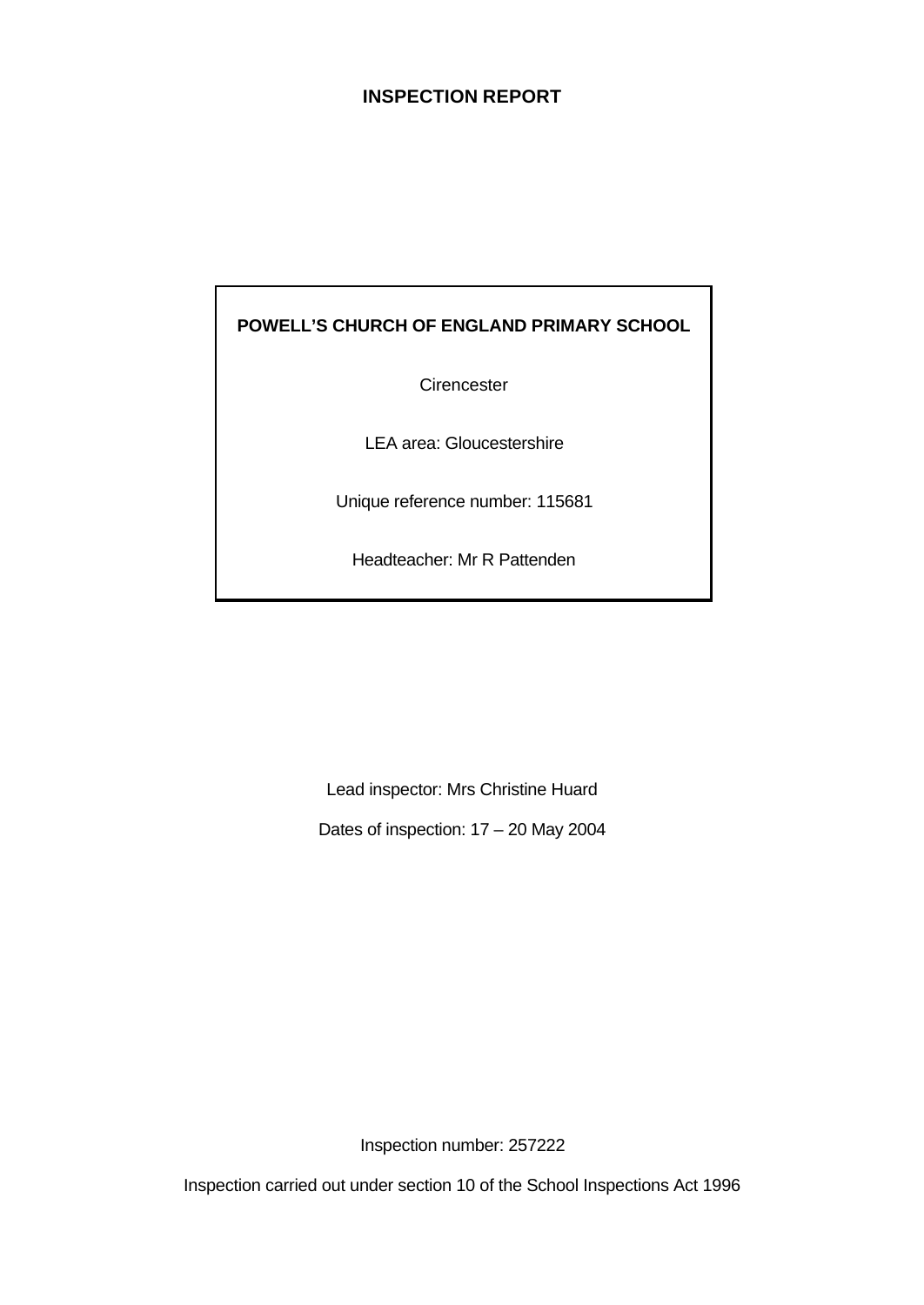© Crown copyright 2004

This report may be reproduced in whole or in part for non-commercial educational purposes, provided that all extracts quoted are reproduced verbatim without adaptation and on condition that the source and date thereof are stated.

Further copies of this report are obtainable from the school. Under the School Inspections Act 1996, the school must provide a copy of this report and/or its summary free of charge to certain categories of people. A charge not exceeding the full cost of reproduction may be made for any other copies supplied.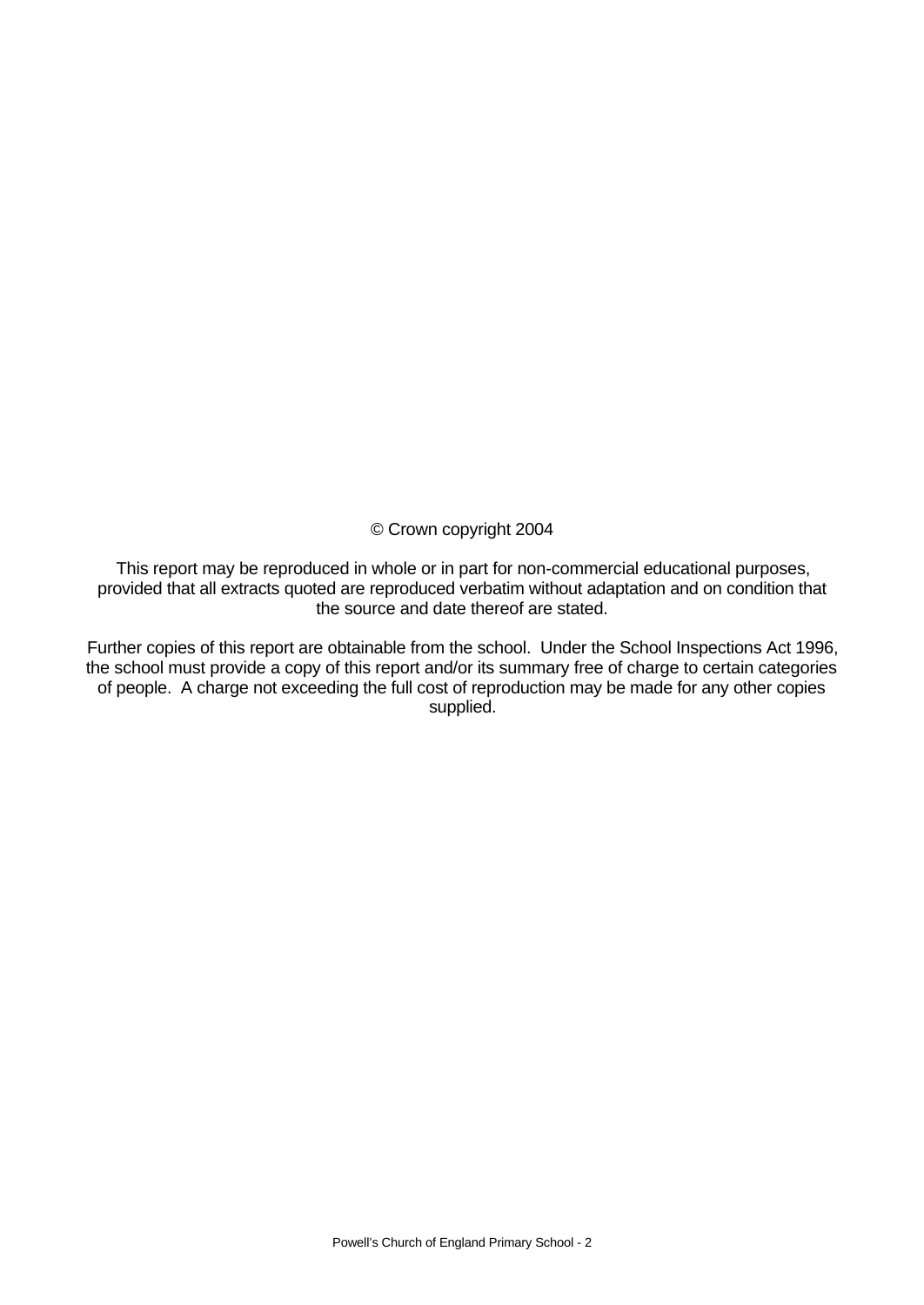# **INFORMATION ABOUT THE SCHOOL**

| Type of school:              | Primary                          |
|------------------------------|----------------------------------|
| School category:             | Voluntary aided                  |
| Age range of pupils:         | 4 to 11 years                    |
| Gender of pupils:            | Mixed                            |
| Number on roll:              | 421                              |
| School address:              | Gloucester Street<br>Cirencester |
| Postcode:                    | Gloucestershire<br>GL7 2DJ       |
| Telephone number:            | 01285 653799                     |
| Fax number:                  | 01285 644165                     |
| Appropriate authority:       | The governing body               |
| Name of chair of governors:  | Mr John Visser                   |
| Date of previous inspection: | 27 April 1998                    |

# **CHARACTERISTICS OF THE SCHOOL**

Powell's is a large primary school close to the centre of Cirencester. It caters for pupils between the ages of four and eleven and, although most attend from the local area, some attend from nearby villages. Pupils are from a range of backgrounds and there is a broad social mix although there is little deprivation. The area is above average in socio-economic terms. There are 421 pupils on roll and slightly more girls than boys. Boys and girls are fairly evenly spread amongst classes but there are considerably more girls than boys in Year 6. Children join the Reception class in the September of the year in which they are five. Nearly all children have attended some form of pre-school activity. When children join the school their attainment is generally above average. The school has a very small percentage of pupils from ethnic minority groups, and no pupil is at an early stage of learning English. Six pupils are eligible for free school meals – which is well below average. About seven per cent of pupils have been identified as having special educational needs, which is also below average. One pupil has a statement of special educational needs. Extra support is provided for pupils who have difficulties with learning and hearing impairment.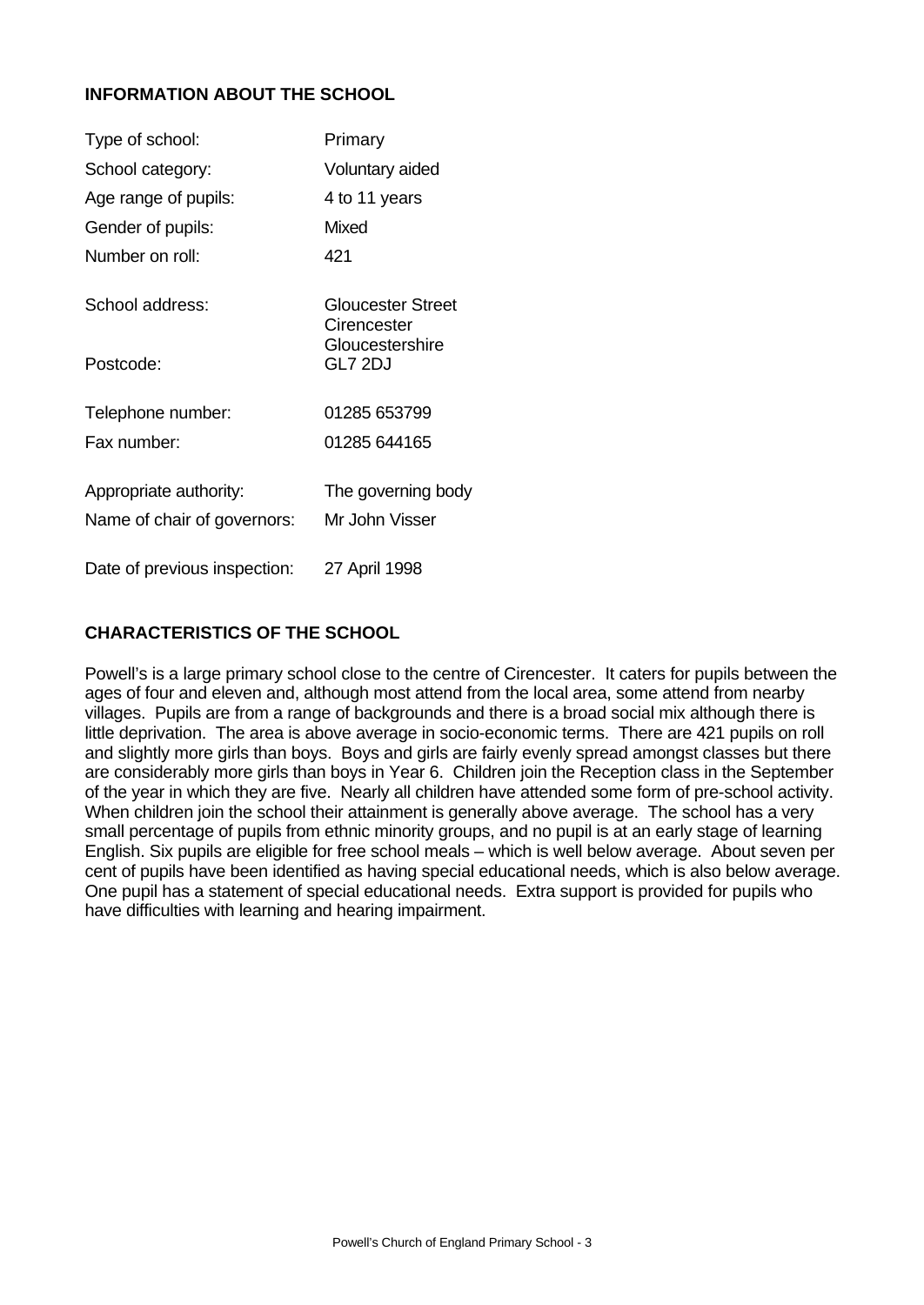# **INFORMATION ABOUT THE INSPECTION TEAM**

| Members of the inspection team |                            |                | <b>Subject responsibilities</b>                                  |
|--------------------------------|----------------------------|----------------|------------------------------------------------------------------|
| 27290                          | <b>Mrs Christine Huard</b> | Lead inspector | <b>Foundation Stage</b>                                          |
|                                |                            |                | Art                                                              |
|                                |                            |                | Information and communication<br>technology (ICT)                |
|                                |                            |                | <b>Music</b>                                                     |
|                                |                            |                | Personal, social, and health<br>education (PSHE) and citizenship |
| 8986                           | Mr Philip Andrew           | Lay inspector  |                                                                  |
| 17263                          | Mr Andrew Bond             | Team inspector | English as an additional language                                |
|                                |                            |                | <b>Mathematics</b>                                               |
|                                |                            |                | Physical education                                               |
|                                | Mr Martin Marjoram         | Team inspector | Science                                                          |
|                                |                            |                | Geography                                                        |
|                                |                            |                | History                                                          |
| 12116                          | Ms Christina Morgan        | Team inspector | Special educational needs                                        |
|                                |                            |                | English                                                          |
|                                |                            |                | Design and technology                                            |

The inspection contractor was:

Cambridge Education Associates

Demeter House Station Road Cambridge CB1 2RS

Any concerns or complaints about the inspection or the report should be made initially to the inspection contractor. The procedures are set out in the leaflet *'Complaining about Ofsted Inspections'*, which is available from Ofsted Publications Centre (telephone 07002 637833) or Ofsted's website (www.ofsted.gov.uk).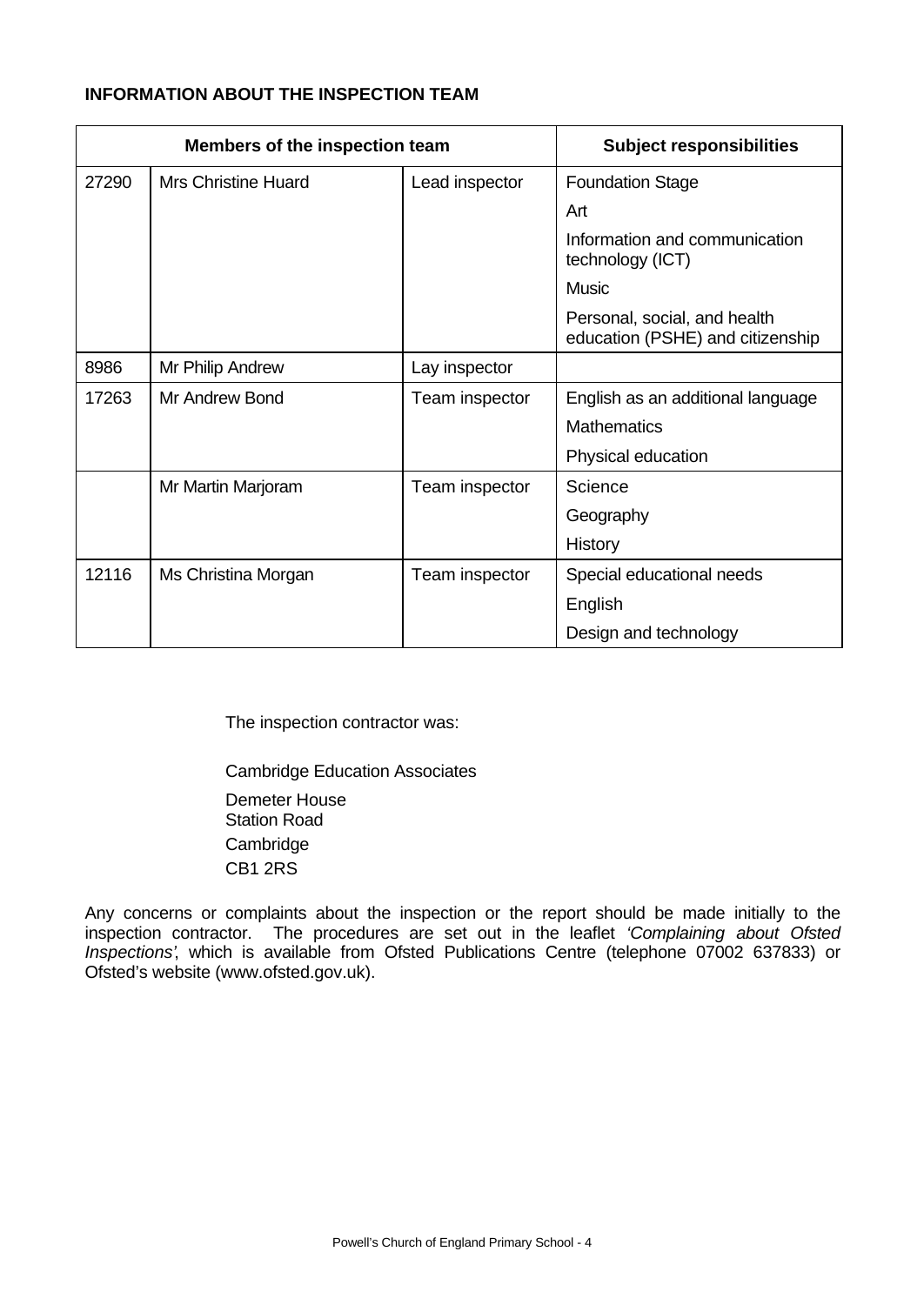# **REPORT CONTENTS**

|                                                                                                                                    | Page |
|------------------------------------------------------------------------------------------------------------------------------------|------|
| <b>PART A: SUMMARY OF THE REPORT</b>                                                                                               | 6    |
| <b>PART B: COMMENTARY ON THE INSPECTION FINDINGS</b>                                                                               |      |
| <b>STANDARDS ACHIEVED BY PUPILS</b>                                                                                                | 8    |
| Standards achieved in areas of learning and subjects                                                                               |      |
| Pupils' attitudes, values and other personal qualities                                                                             |      |
| <b>QUALITY OF EDUCATION PROVIDED BY THE SCHOOL</b>                                                                                 | 11   |
| Teaching and learning<br>The curriculum<br>Care, guidance and support<br>Partnership with parents, other schools and the community |      |
| <b>LEADERSHIP AND MANAGEMENT</b>                                                                                                   | 16   |
| <b>PART C: THE QUALITY OF EDUCATION IN AREAS OF LEARNING AND</b><br><b>SUBJECTS</b>                                                | 18   |
| AREAS OF LEARNING IN THE FOUNDATION STAGE                                                                                          |      |
| <b>SUBJECTS IN KEY STAGES 1 AND 2</b>                                                                                              |      |
| <b>PART D: SUMMARY OF THE MAIN INSPECTION JUDGEMENTS</b>                                                                           | 30   |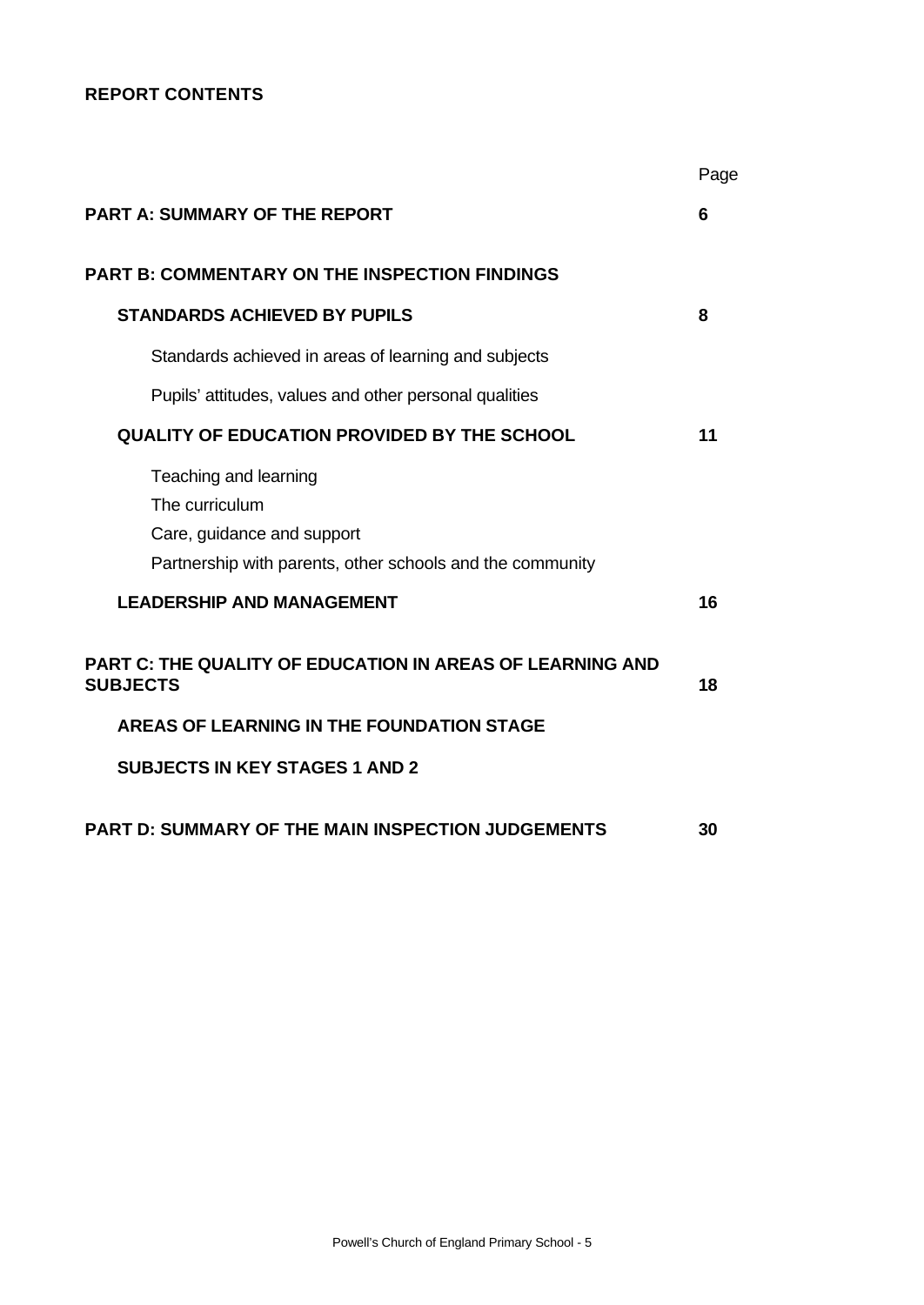# **PART A: SUMMARY OF THE REPORT**

# **OVERALL EVALUATION**

# **Powell's C.E. Primary School provides a good education for its pupils and gives good value**

**for money.** The results of last summer's national assessment tests showed that standards were well above average in English mathematics and science. High standards have been sustained over the last four years and inspection evidence confirms that this trend is likely to continue. The quality of teaching and learning is good overall and this ensures that pupils achieve well. The leadership and management of the school are good overall. There is a strong emphasis on continuous review and taking positive action on areas needing improvement.

The school's main strengths and weaknesses are:

- Standards in English, mathematics, science, art and physical education are above average across the school and ICT (information and communication technology) is above average in Years 1 and 2.
- The leadership and management of the school are good.
- Teaching is good across the school.
- Pupils are keen and eager to learn. They apply themselves well in lessons and produce a good quantity of high quality work.
- Assessment is satisfactory overall but there is a lack of consistency in the methods used across the school.
- Children get a good start to their education in the Reception classes.
- Information and communication technology (ICT) is not used fully in every subject.
- The school offers a broad curriculum which is enriched by a wide range of activities outside of school.
- $\bullet$  Because they are new to the position, the foundation subject<sup>1</sup> leaders do not have a full overview of their subjects.

The school has made good improvement since the last inspection in 1998. Overall, attainment has risen across the school. There have been particular improvements in the areas identified in the last report - mathematics, ICT and in the Reception classes. The quality of teaching has significantly improved and teachers' subject knowledge is good. Behaviour is good throughout the school and no incidences of poor behaviour were observed during the inspection. The governors are fully involved in the school and play an active part in planning future developments and monitoring progress. Subject leaders have considerably more responsibility than at the previous inspection. However, there is still more to be done because most are new in post and financial constraints have prevented them from completely fulfilling their responsibilities.

# **STANDARDS ACHIEVED**

l

| <b>Results in National</b><br>Curriculum tests at the end<br>of Year 6, compared with: |      | similar schools |      |      |
|----------------------------------------------------------------------------------------|------|-----------------|------|------|
|                                                                                        | 2001 | 2002            | 2003 | 2003 |
| English                                                                                | А*   |                 |      |      |
| mathematics                                                                            |      |                 |      |      |
| science                                                                                |      |                 |      | R    |

*Key: A - well above average; B – above average; C – average; D – below average; E – well below average A\* indicates that results were in the top 5% in the country.*

*Similar schools are those whose pupils attained similarly at the end of Year 2.*

**Achievement is good overall.** Overall, standards over time in Year 6 are well above those found nationally, and are good in comparison with those of schools where pupils' previous attainment is

<sup>1</sup> The foundation subjects are: art, design and technology, geography, history, ICT, music, physical education.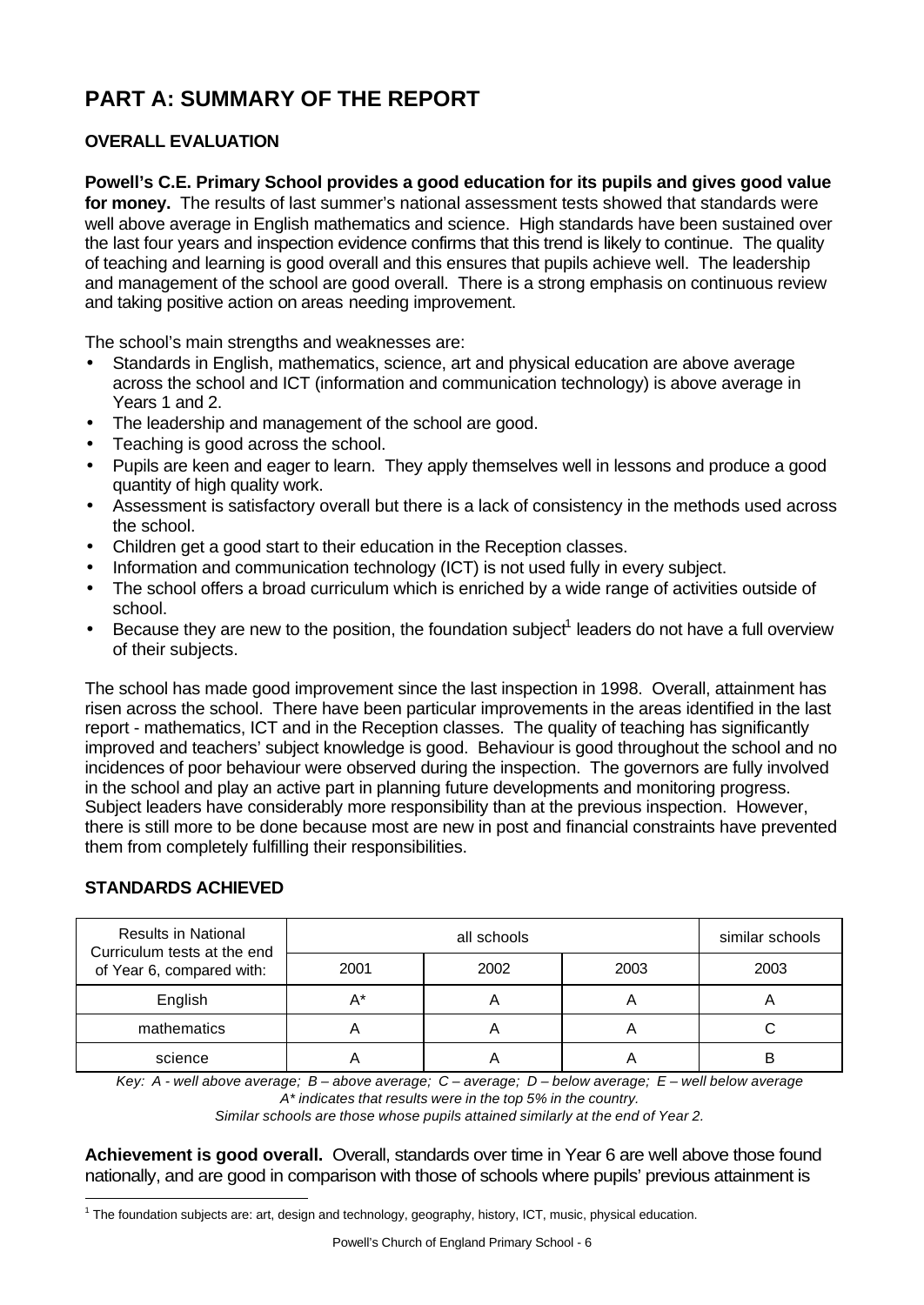similar. Inspection evidence shows that current standards at the end of Year 6 in English, mathematics and science are above average, despite there being a greater proportion of pupils with special educational needs than in previous years. Most children in the Reception class enter the school with attainment just above average. They make good progress and many will exceed the goals expected nationally<sup>2</sup> by the time they move into Year 1. In Years 1 and 2 standards are well above average in reading, writing and mathematics. Pupils with special educational needs and those who are gifted and talented achieve well because they are given work to match their capabilities.

**Pupils' personal qualities and spiritual, moral, social and cultural development are good.** Pupils' attitudes towards their work are very good. They are eager to learn and very attentive in class. Behaviour in and around the school is good. Pupils are very polite and have good relationships with each other and the adults with whom they come into contact. Pupils are prepared well for life in an ethnically diverse society. Attendance and punctuality are very good.

# **QUALITY OF EDUCATION**

**The school provides its pupils with a good quality of education. Teaching is good throughout the school.** Children in the Reception class learn well because the teachers have assessed their particular needs and take action to ensure they are met. In Years 1 and 2 pupils learn and achieve well because they eagerly respond to the challenges with which they are presented. Pupils learn effectively in Years 3 to 6 because work is challenging and usually well matched to their needs. However, there are times when tasks are too difficult for lower attaining pupils. Pupils with special educational needs achieve well because they receive good support.

The school provides a good, broad curriculum. It is supported by a very wide range of extracurricular activities which further enrich pupils' learning. The school takes good care of its pupils. Relationships with parents and the local community are very good and benefit pupils' learning.

# **LEADERSHIP AND MANAGEMENT**

**Leadership and management are good overall.** The headteacher provides very good leadership. He has high expectations of what the school can achieve and a very good understanding of the areas where improvement is necessary. Governors challenge the school effectively and fulfil their statutory duties. They have successfully addressed recent financial problems and spending is suitably focused on actions taken to raise standards. Subject leaders manage their subjects satisfactorily. However, because of recent financial difficulties and the fact that many are new to the role, they are not yet completely meeting all their responsibilities.

# **PARENTS' AND PUPILS' VIEWS OF THE SCHOOL**

The parents are very supportive of the school and are pleased with the information they receive. The pupils enjoy school. The school's survey of pupils' attitudes reveals that pupils like school, enjoy lessons and value the support they receive from teachers.

# **IMPROVEMENTS NEEDED**

l

Powell's is a good school. The most important things the school should do to improve are:

- Ensure that assessment systems are comprehensive, consistent and easy to manage across all subjects.
- Fully integrate ICT across all subjects and ensure pupils have ready access to the equipment they need in or close to the classroom.

 $^2$  The early learning goals refer to the six areas of learning covered in the Foundation Stage (Reception classes). These are: personal, social and emotional development, language, literacy and communication, mathematical development, knowledge and understanding of the world, physical development and creative development.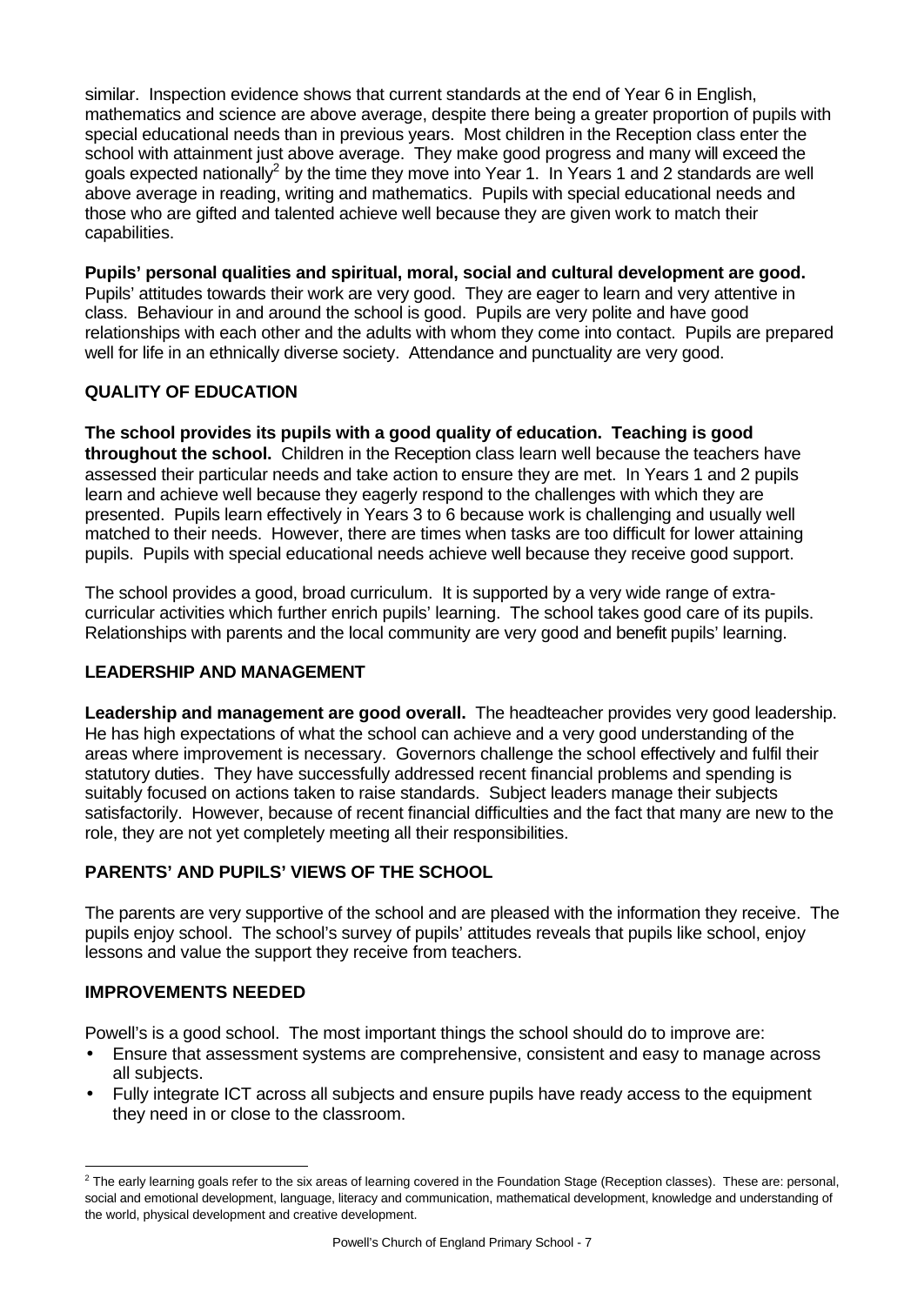• Fully develop the foundation subject leaders' roles so that they have a complete overview of their areas of responsibility.

# **PART B: COMMENTARY ON THE INSPECTION FINDINGS**

# **STANDARDS ACHIEVED BY PUPILS**

### **Standards achieved in areas of learning and subjects**

Overall, achievement is good. Standards in national tests have been sustained at a well above average level for a number of years.

#### **Main strengths and weaknesses**

- Achievement is good for all pupils because of the good teaching throughout the school.
- Standards in English, mathematics and science are above average overall, and pupils complete a good volume of high quality work.
- Standards in art and design, and physical education are above average overall.
- Children in the Reception class achieve well overall.

## **Commentary**

1. Standards attained by pupils at Powell's are high and the pupils achieve well. Documentation shows that the trend in improvement is broadly in line with that seen nationally at the end of Year 6, but at a considerably higher level than that seen nationally. In the current Year 6 there are a number of pupils with quite severe learning difficulties which may affect the overall results this year. However, these pupils are achieving well given their prior attainment. The school sets challenging targets for its own future development. The targets set for last summer were exceeded in English, although not quite met in mathematics. However, the percentage of pupils achieving the higher Level 5 exceeded expectations in both English and mathematics. Targets for results this year have been raised in English and lowered slightly in mathematics and are very challenging, especially given the make up of the group. In particular, the percentage of pupils expected to reach the higher Level 5 has been significantly increased across both subjects. However, with the consistently good teaching the pupils receive and the level of achievement identified, the targets may be attainable.

#### *Standards in national tests at the end of Year 6 – average point scores in 2003*

| Standards in: | School results | National results |
|---------------|----------------|------------------|
| English       | 29.6 (29.6)    | 26.8 (27.0)      |
| mathematics   | 28.9 (29.4)    | 26.8 (26.7)      |
| science       | 30.7(30.5)     | 28.6 (28.3)      |

*There were 64 pupils in the year group. Figures in brackets are for the previous year.*

2. The school successfully maintains high standards in the core subjects of English, mathematics and science because of good teaching. There is also consistent and regular assessment and tracking of pupils' achievement. There are good systems which enable staff closely to monitor the progress of the pupils in their class and compare performance and achievement because of the consistent way in which records are kept. This has a positive effect on standards because teachers ensure that pupils' needs are met. In the analysis undertaken after the 2003 tests, the school identified that girls were not achieving as well as boys in mathematics. As a result of action taken, no particular difference was noted in the attainment of boys and girls during the inspection.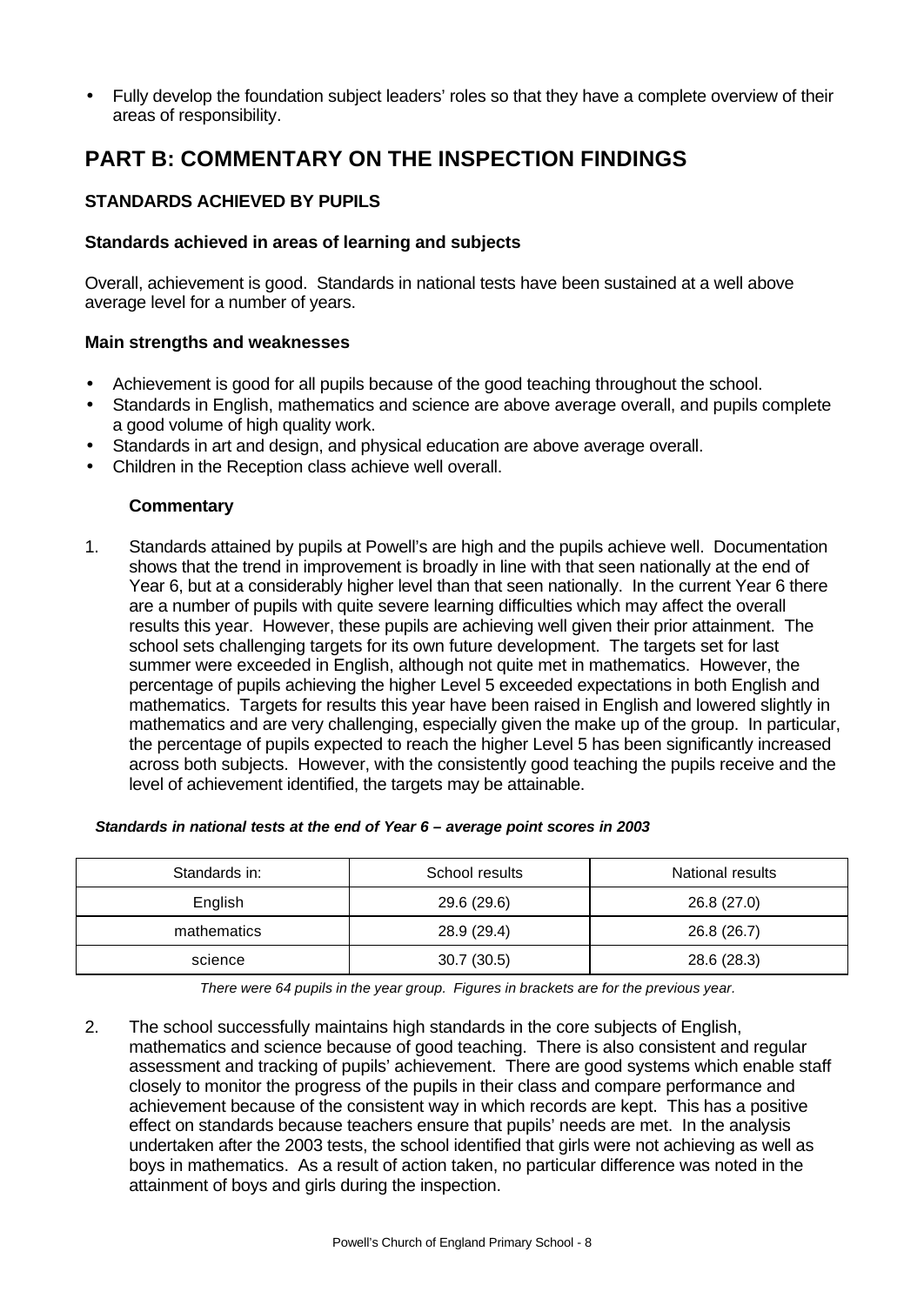3. Children in the Foundation Stage enter the school with a wide range of capabilities, although overall these are above average. Children achieve well, particularly in the areas of personal, social and emotional development, communication, language and literacy, numeracy, and knowledge and understanding of the world. Careful on-going assessments ensure that tasks set are clearly matched to each child's capabilities and the support provided by the classroom assistants is of high quality. Nearly all the children have already reached the expected goals for their age and are beginning to work towards National Curriculum, Level 1.

| Standards in: | School results | National results |  |  |
|---------------|----------------|------------------|--|--|
| reading       | 19.4 (18.8)    | 15.7 (15.8)      |  |  |
| writing       | 17.0 (16.6)    | 14.6 (14.4)      |  |  |
| mathematics   | 18.8 (18.4)    | 16.3 (16.5)      |  |  |

#### *Standards in national tests at the end of Year 2 – average point scores in 2003*

*There were 60 pupils in the year group. Figures in brackets are for the previous year.*

- 4. Inspection evidence shows that standards at the end of Year 2 are well above average in reading, writing and mathematics and above average in science. The main reasons for the high standards are that lessons are well structured and pupils achieve well because each lesson builds carefully on the one before, and on the learning by each pupil. Standards in speaking and listening, and reading and writing are all well above average. In mathematics, the curriculum is varied and covers all areas of the curriculum thoroughly. Pupils are encouraged to solve problems, and their independent learning skills are well developed through short, sharp opportunities to confer with their peers. Standards in science are above average. The curriculum for younger pupils is firmly built around investigative work and from an early stage pupils learn to set up experiments and devise a fair test.
- 5. This good, broad learning continues into Years 3 to 6. At the end of Year 6 standards in English, mathematics and science are above average, with a good percentage of pupils attaining well above average standards. However, there are a few pupils with special educational needs operating at a significantly lower level than would be expected for pupils of this age. Pupils' writing is of a good quality and the examination of pupils' work shows how it develops as they move through the school. They write for a wide variety of audiences, read a wide range of genres and have ample opportunities to develop their speaking and listening skills through classroom debate and informal reporting back of work carried out. However, in some lessons, lower attaining pupils were set tasks which were too challenging for them which they were unable to complete independently. In mathematics, the curriculum is carefully structured, building on previous learning. Teachers carefully identify on a day-to-day basis which topics require further reinforcement or extension and appropriately adapt their planning. This means that most pupils are enabled to perform to their optimum potential. However, as in English the expectations of what lower attaining pupils could achieve were occasionally too high. In science, pupils are given ample opportunity to devise and carry out investigations and experiments and have a good knowledge of understanding of the subject. In all subjects pupils produce a high volume of good quality work.
- 6. Standards in the foundation subjects<sup>3</sup> are all at least in line with those expected. Standards in art and design and physical education are above average. There has been considerable improvement in the provision for ICT and pupils in Years 1 and 2 exceed the requirements although those in Years 3 to 6 attain average standards. Although pupils have acquired a good level of skills and understanding, they have too few opportunities to apply these skills in subjects across the curriculum because there is insufficient equipment in or near their classrooms.

l

 $3$  The foundation subjects are: art and design, design and technology, geography, history, ICT, music, physical education.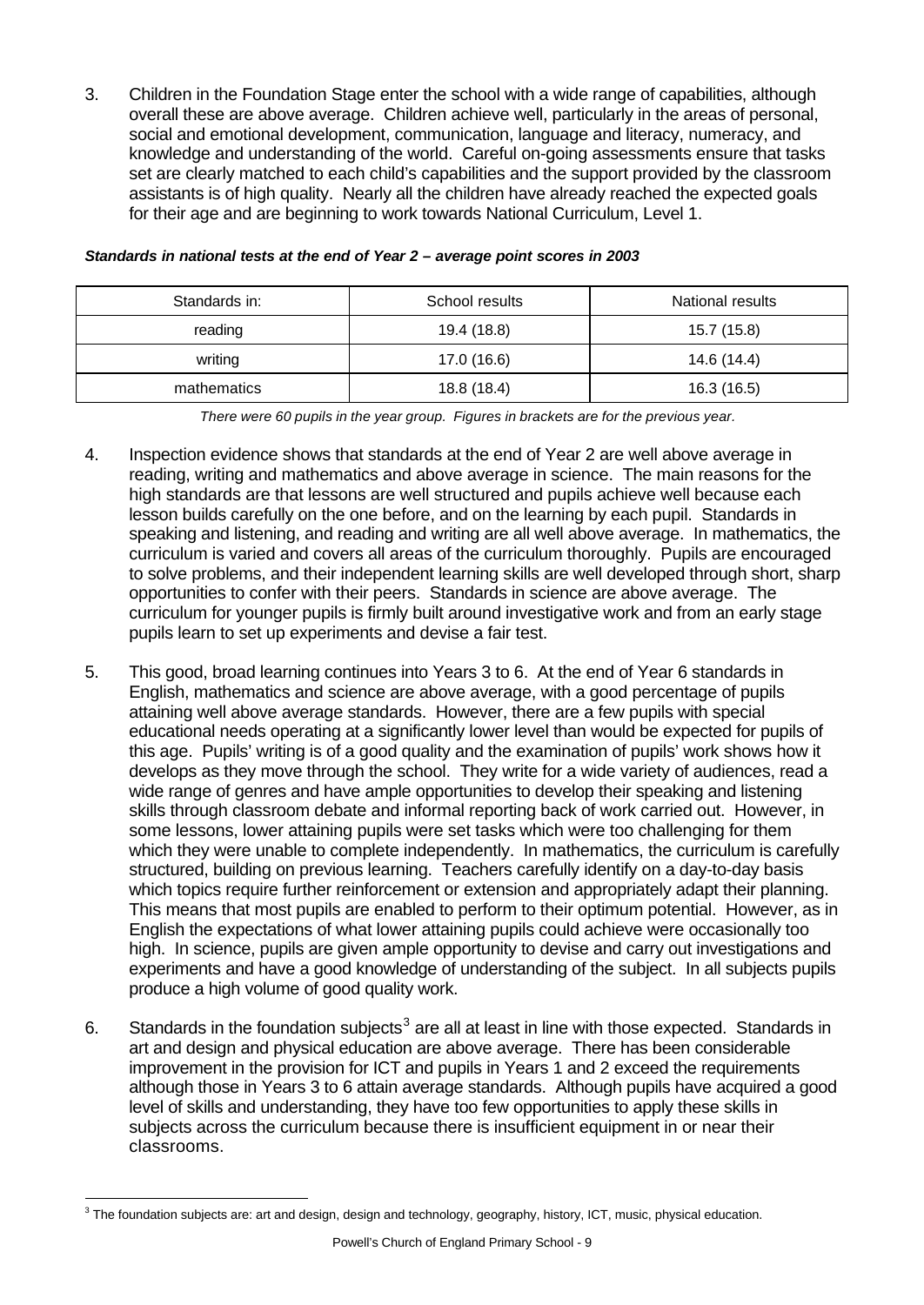7. The school has very few pupils from ethnic minorities and there are no pupils currently at an early stage of learning English. However, the school has appropriate procedures should such pupils join the school. The effectiveness of these was borne out by speaking to parents of bilingual pupils who confirmed that support provided by the school was very good. Pupils with special educational needs achieve well overall because work is generally well matched to their needs. Pupils who have been identified by the school as being especially gifted and talented in particular areas of the curriculum are provided with tasks which appropriately challenge them enabling them to achieve well.

### **Pupils' attitudes, values and other personal qualities**

Pupils' attitudes are very good. Behaviour is good and that in the playground shows significant improvement. Pupils' spiritual, moral, social and cultural development is good overall. Attendance and punctuality are both very good.

#### **Main strengths and weaknesses**

- Important elements of personal development are promoted very well at an early stage and are built on effectively throughout the school
- Very good relationships and curricular enrichment opportunities in the school increase pupils' confidence and attitudes to learning
- Pupils work very well together and are always willing to help one another

- 8. Overall, pupils' attitudes and behaviour show improvement since the previous inspection. Pupils have very good attitudes to school. They want to learn and do well and this makes an important contribution to their learning. Most enjoy school and the vast majority of parents feel that their children are happy at school. For its part, the school sets high standards for pupils' conduct that are consistently reinforced by staff. This results in a positive and supportive learning environment for pupils, who gain increasing confidence and self-esteem as they progress through the school. Behaviour in lessons is good throughout, but it is particularly good in the Foundation Stage and in the infant classes. Pupils move around the school in a very orderly fashion and are very polite to each other, adults and visitors. Behaviour is also good at break-times and lunchtimes. On these occasions, pupils relate very well to each other and make good use of space and the facilities provided.
- 9. Teachers create a pleasant and purposeful atmosphere in lessons and consequently, pupils know they are valued and respond with very good attitudes to learning. Little time is wasted in lessons in managing pupils' behaviour or concentration. Pupils are keen to answer and ask questions to extend their understanding, demonstrated in science and mathematics when volunteering answers. Teachers regularly involve pupils in relevant and sensitive discussions, guiding them to a greater understanding of environmental and ecological issues. During group activities, pupils co-operate very well, agree decisions and carry out investigations correctly, as observed in science and ICT. Pupils with special educational needs respond and behave well due to the focused support provided. All staff work hard to ensure those pupils with special educational needs enjoy the same very good relationships with adults as all other pupils. As a result, they too have positive attitudes to their work and are keen to do well.
- 10. The school's provision for spiritual, moral, social and cultural development is good and permeates all of its activities. This reflects the judgements made at the last inspection. Individual staff members are themselves good role models. Their consistent reinforcement of positive moral and social standards is reflected in pupils' understanding and respect for the feelings, values and beliefs of others. Certainly, pupils have a clear understanding of what is right and wrong because of this good provision. Pupils enjoy school and speak well of it. Their social skills are well developed. They show good levels of self-discipline, reacting enthusiastically to opportunities to exercise responsibility. They demonstrate initiative,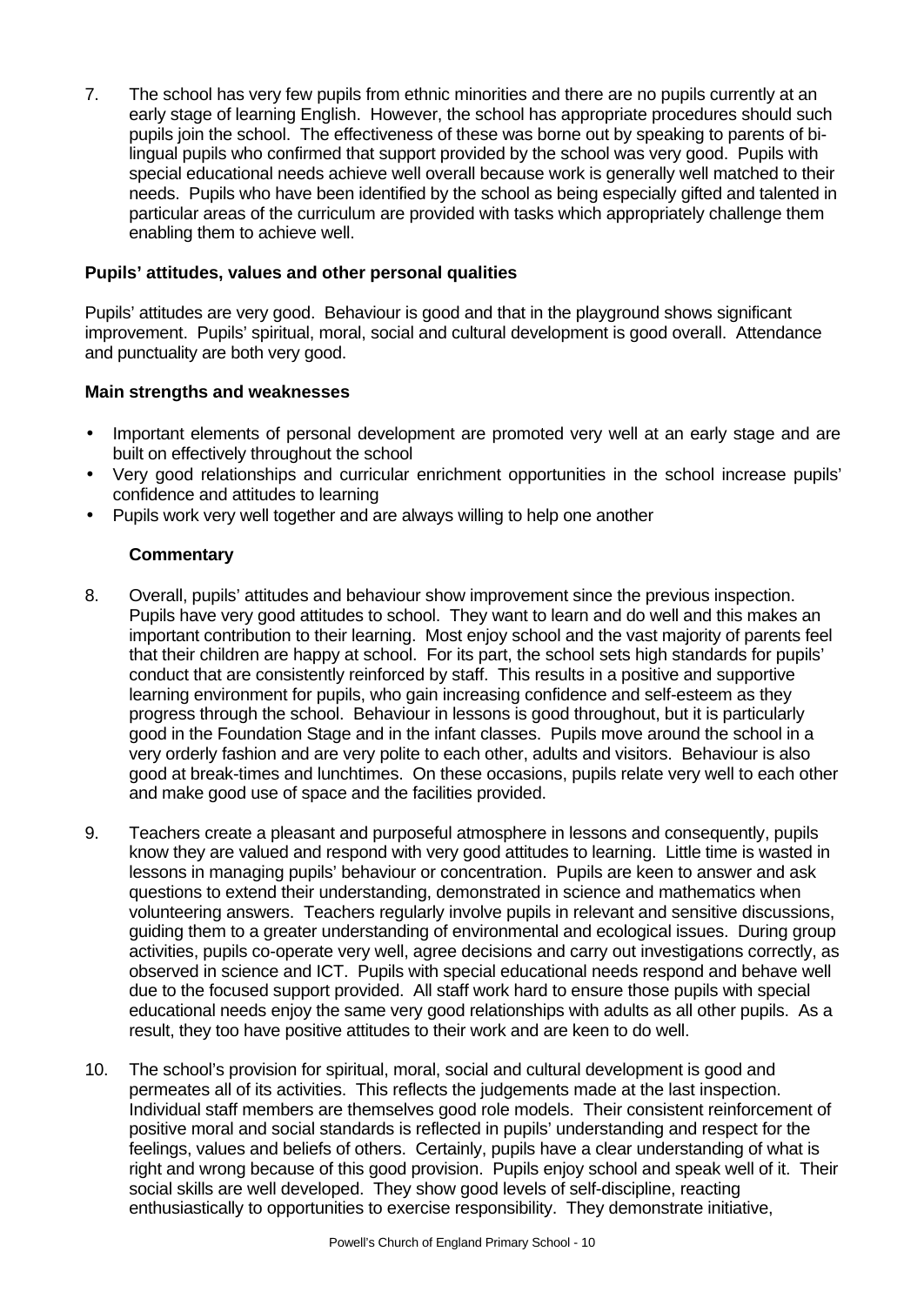independence and personal responsibility. The recently formed school council successfully provides pupils with a structured opportunity to make relevant contributions to school improvement.

11. Pupils' spiritual development is promoted mainly through religious education where pupils are given opportunities to learn about the beliefs and practices of world faiths. Acts of collective worship allow pupils to have time for reflection and reinforce their spiritual development. Opportunities to explore further the spiritual dimension of learning are provided in subjects such as art, music and science. Pupils' cultural development is good. Pupils are encouraged to appreciate and develop their knowledge of British culture through visits to places of cultural and historical interest such as museums, churches and other sites. The school is actively seeking ways of developing the multi-cultural element of provision. Overall, curricular enrichment opportunities are a strength of provision.

# **Attendance**

Attendance is very good and the incidence of late arrival is minimal. The school has good procedures for promoting attendance and these are well supported by the parents.

#### *Attendance in the latest complete reporting year (%)*

| Authorised absence |     | Unauthorised absence |     |
|--------------------|-----|----------------------|-----|
| School data        | 4.0 | School data<br>0.0   |     |
| National data      | 5.4 | National data        | 0.4 |

*The table gives the percentage of half days (sessions) missed through absence for the latest complete reporting year.*

# **Exclusions**

There were no exclusions during the last year.

# **QUALITY OF EDUCATION PROVIDED BY THE SCHOOL**

The quality of education provided by the school is good. Teaching and learning are good overall and enable pupils to achieve well. The curriculum is good and is well planned. Procedures for assessing pupils' attainment and monitoring their progress are satisfactory. Pupils are cared for very well and the school has a very good partnership with parents other schools and the community.

## **Teaching and learning**

The quality of teaching and learning is good throughout the school. Assessment is satisfactory.

## **Main strengths and weaknesses**

- There are very few weaknesses in teaching.
- There has been a good level of improvement in the quality of teaching and learning since the last inspection.
- Although assessment procedures are satisfactory, there is scope for further improvement.
- Pupils learn well together. They apply themselves very well to tasks and produce a good quality of work because teachers have high expectations of what can be achieved.

# **Commentary**

*Summary of teaching observed during the inspection in 50 lessons*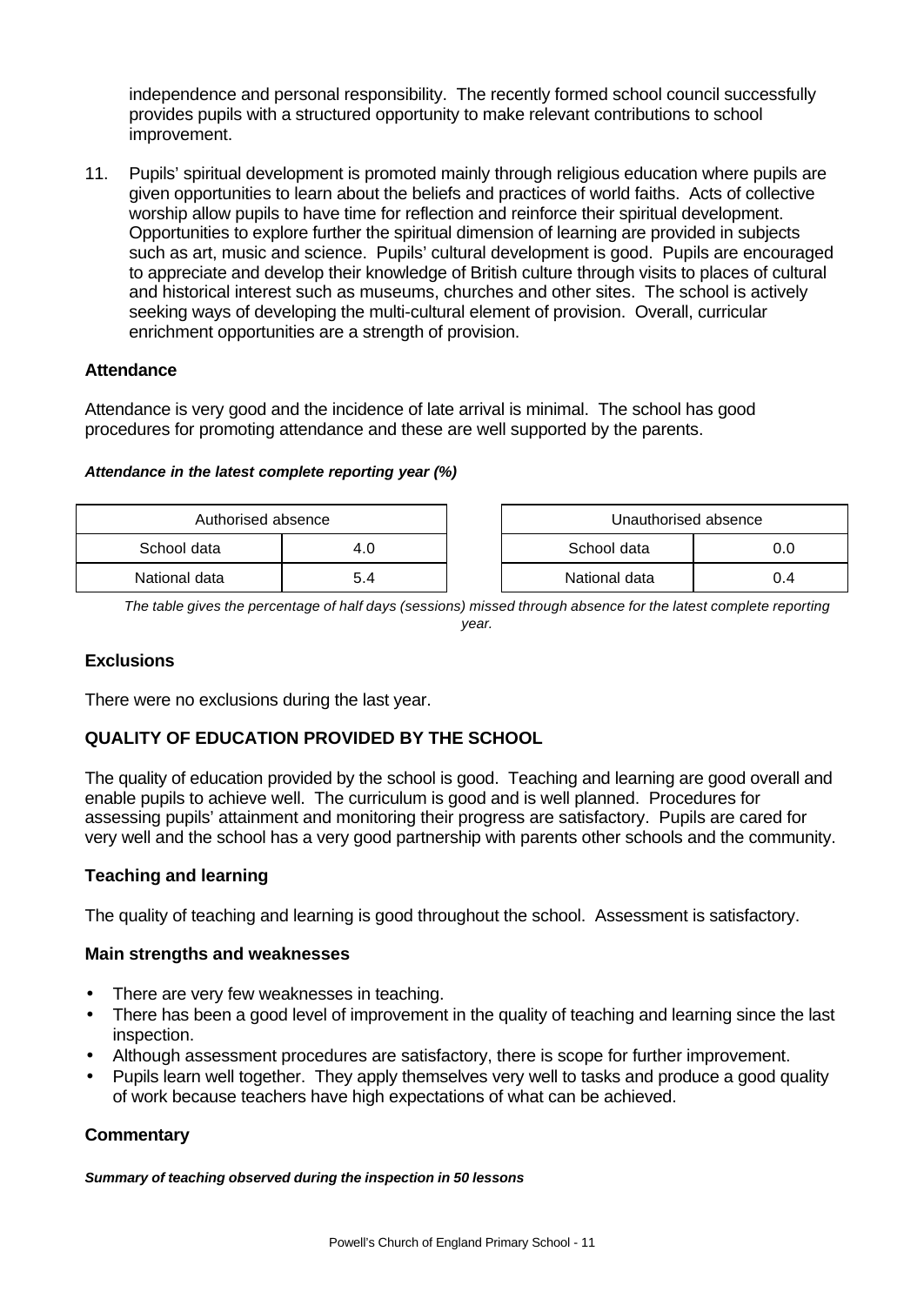| Excellent | Very good | Good     | Satisfactory | Unsatisfactor | Poor   | Very Poor |
|-----------|-----------|----------|--------------|---------------|--------|-----------|
| 0 (0%)    | 12 (24%)  | 26 (52%) | 12 (24%)     | 0 (0%)        | 0 (0%) | $0(0\%)$  |

*The table gives the number of lessons observed in each of the seven categories used to make judgements about lessons; figures in brackets show percentages where 30 or more lessons are seen.*

- 12. In the teaching observed during the inspection there were many strengths and very few weaknesses. Teachers have a good command of the subject areas and teach confidently across the range of curriculum areas. They ensure that pupils develop good levels of knowledge, improve their skills and deepen their levels of understanding. Planning is thorough with clear objectives to indicate what is to be learnt by pupils. Teachers form good relationships with pupils, show a high level of interest in their welfare and give praise and encouragement to spur pupils to higher levels of achievement. Effective teaching methods are used, such as good question and answer sessions during the introduction of lessons, which make pupils reason and allow them to express their views clearly. In the best lessons, the plenary session<sup>4</sup> not only consolidated learning, but also showed pupils what they should do next, in preparation for the following lesson. Learning resources are used well, particularly individual whiteboards to make jottings and to draft answers. Classes are generally well managed and teachers insist on high standards of behaviour. There were few weaknesses in teaching. In a small number of lessons the pace of working was a little slow and the introduction over-long, so that pupils became fidgety. On a few occasions, tasks were not well matched to the complete range of ability within the class. However, this does not detract from the overall, positive picture of the quality of teaching and learning in the school.
- 13. The school has a good number of committed and knowledgeable support staff. They provide a valuable role when addressing the particular learning needs of individual pupils or groups of pupils. They are generally used well throughout lessons to support pupils. However, sometimes the focus of this support is helping pupils to access the curriculum and supporting them in the same tasks as the rest of the class rather than working on activities which are carefully matched to their specific learning needs. For example, in one lesson support staff helped pupils to read and interpret text which was beyond their understanding.
- 14. There has been a good level of improvement since the last inspection, when the quality of teaching was judged to be satisfactory overall. Specific weaknesses were identified in mathematics, because of a lack of challenge for higher attaining pupils. In Years 3 to 6 there is an effective system of setting by ability groups in mathematics which enables teachers to plan work with sufficient challenge for pupils to achieve the higher levels of performance by the end of Year 6. In ICT the quality of equipment has been improved and teachers teach confidently. The introduction of a comprehensive monitoring system of teaching and learning by the headteacher appears to have made the most significant impact on the quality of teachers' work. There is a regular programme of observations undertaken by senior staff and the headteacher using an approved system covering set criteria. Staff are given details of the successful elements of their practice and clear guidance on areas for further development. Pupils' work is also reviewed regularly with a specific focus on agreed areas, such as the quality of marking and presentation, the progress being made over time by pupils and the suitability of the match of work. The headteacher's written comments to teachers are incisive but sensitive and show a very good understanding of how teachers can improve the quality of their teaching.
- 15. Pupils' learning is enhanced by their own very positive attitudes to school. They collaborate well and form good relationships with each other. This aspect was illustrated very well in a Year 6 mathematics lesson when a teacher began by giving each group an envelope containing a set of cards printed with percentages, decimals and fractions, which they were expected to sort into equivalent values. Pupils worked enthusiastically and systematically in groups making suggestions and rearranging the cards until they were satisfied with the

 4 Plenary session- the final part of the lesson, which is used to consolidate pupils' learning.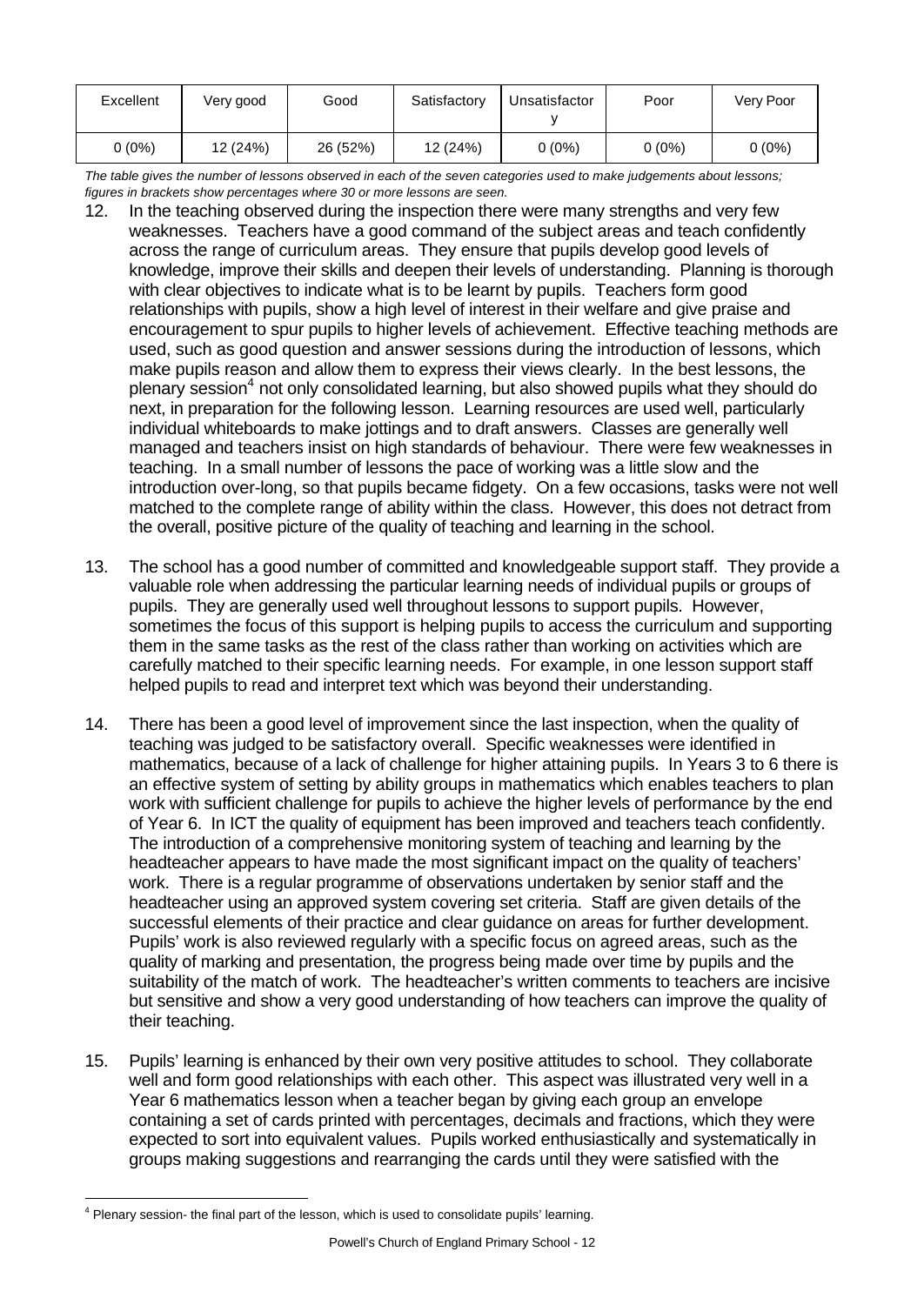outcome. When questioned by the teacher the pupils gave good reasons for their particular arrangements. Pupils apply themselves well, present their work neatly and produce a good volume of work in the time available. This is because teachers have high expectations of what pupils are capable of achieving and ensure that everyone is included and does their best. A good quantity of homework is also completed by pupils on a weekly basis.

16. Assessment procedures are satisfactory but there is scope for improvement. At present, the leadership of this area is shared between three senior staff and is this is seen as an interim measure. Although there are examples of good assessment practices in some classes, arrangements throughout the school are too piecemeal and a cohesive approach is lacking. The tracking of pupils' progress is undertaken, but information is not easy to extract so that it is difficult to discern clear patterns as pupils move through the school. Marking is thorough and some teachers make valuable comments which help pupils to understand what they have to do to improve, but this is not a well established practice with all staff. Some comments made by teachers are too bland and are not focused sufficiently on ways in which improvement can be made. Some pupils have specific targets for improvement and many older pupils know exactly how their performance in English and mathematics can be improved. However, the practice of setting targets is patchy and not all pupils know the next step expected to improve their own learning. Assessment is used well to identify those pupils who will benefit from intervention strategies. These are comprehensive and regular and result in pupils making good progress.

## **The curriculum**

The curriculum is good, and meets all statutory requirements. A very good range of out-of-school activities enriches it. The accommodation and resources are very good.

#### **Main strengths and weaknesses**

- The curriculum enables pupils to achieve well in most subjects and promotes high standards
- The school's provision for extra-curricular activities is very good
- Resources and the school's accommodation are very good
- ICT is not used sufficiently to support learning in other curriculum areas
- The development of cross-curricular links and curriculum development are slow
- Provision for pupils with special educational needs is good.

- 17. The school provides a broad and balanced curriculum which is significantly enriched through a wide range of extra-curricular activities. Throughout the school a good balance has been achieved between the teaching of sound basic skills, knowledge and understanding and opportunities for pupils to use their skills creatively and in investigative work.
- 18. The school's provision for pupils with special educational needs is good overall. Information from assessment is used well to identify those pupils who would benefit from extra help. These are wide-ranging and effective. Setting for mathematics enables teachers to adapt the curriculum to the needs of different ability groups. However, in English lesson planning does not always reflect or respond to the particular requirements of lower attaining pupils. When withdrawn for additional help, lower attaining pupils make good progress towards the targets on their individual education plans. The monitoring of provision for pupils with special needs does not always ensure that the precise and targeted additional help pupils receive is effectively reinforced within lessons.
- 19. The school organises a number of clubs for pupils, including a wide range of sporting, music and art activities. These are very well attended. Pupils go on a number of regular visits to support and extend classroom learning. Residential visits make a valuable contribution not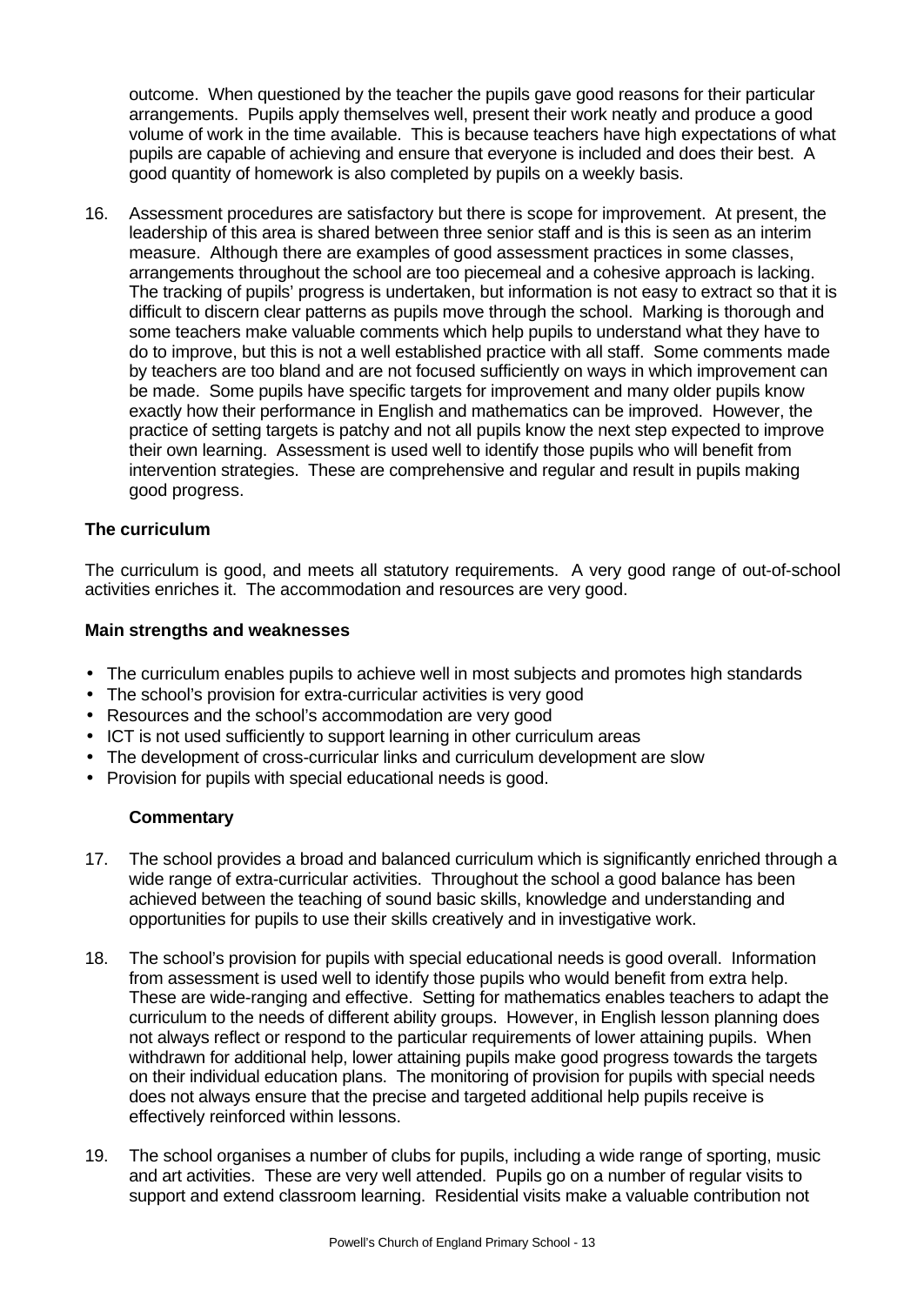only to the geography and history curriculum but also to pupils' personal and social development. The school welcomes many visitors including musicians, theatre groups and resident artists. An extensive programme of instrumental teaching benefits a large number of pupils.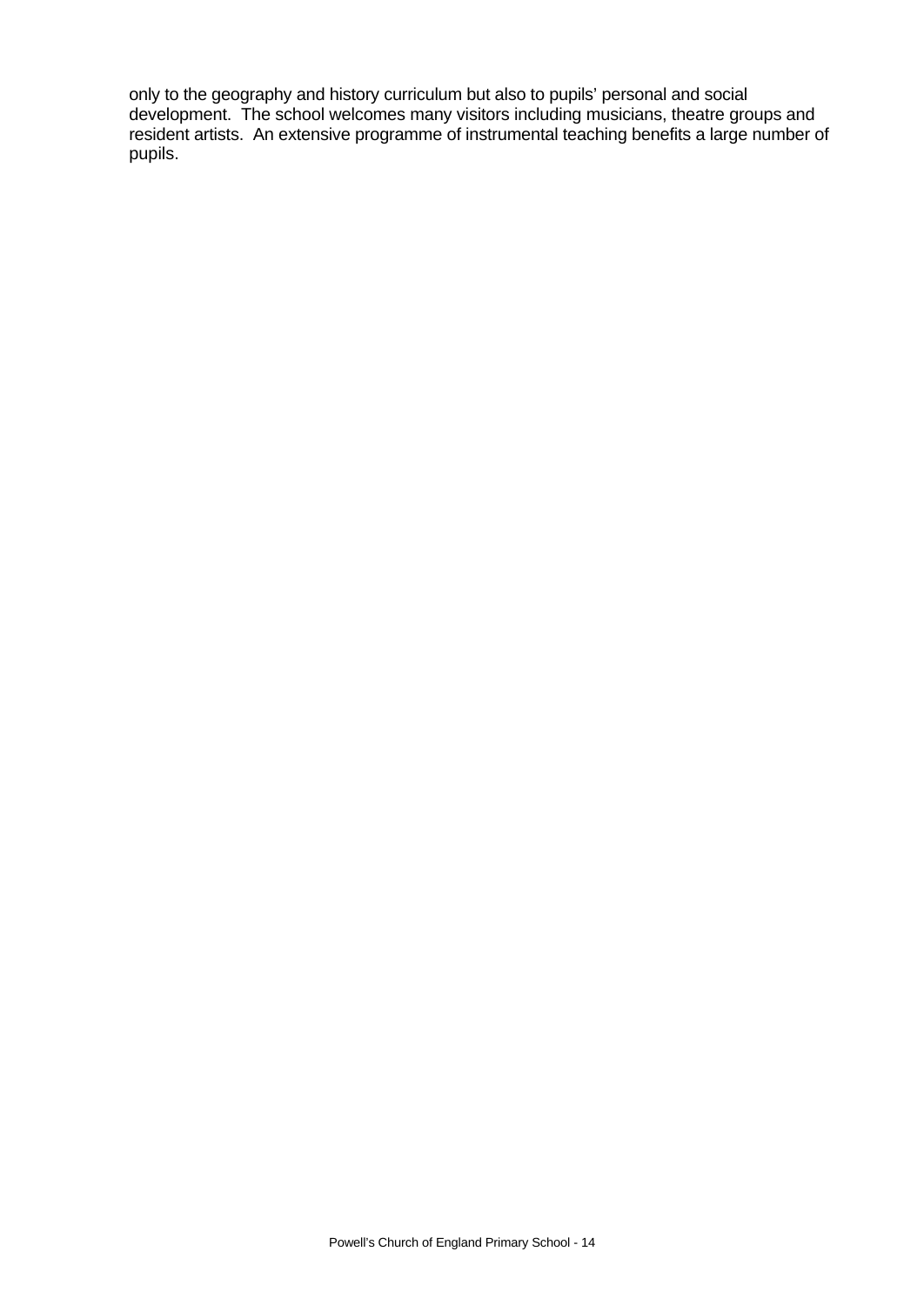- 20. The school is aware of the need to develop the use of ICT across other curriculum areas. Although teachers in those classes which have digital projectors use them well in their teaching, opportunities for pupils to use computers to support their learning are not built systematically into teachers' planning. This is mainly because there are too few computers in or near classrooms.
- 21. The school is in the process of developing meaningful cross-curricular links between subjects. It has an on-going process of further developing the curriculum to meet its own needs. In some subjects such as art, the school has already successfully developed a scheme of work which is distinctive and reflects the school's particular circumstances. In some other subjects, including geography and history, national guidelines have been adopted in order to guarantee coverage of the National Curriculum but have not yet been significantly evaluated and modified.
- 22. Staffing and resources are very good and used well. The extremely attractive buildings and grounds are used well as a learning resource. A proposal to develop the grounds further through a conservation project with the Royal Agricultural College will provide further opportunities for their imaginative use in all curriculum areas. Links with the two secondary schools to which most of the pupils transfer have widened opportunities in the physical education and design and technology provision. They have also provided technical support for information technology.

## **Care, guidance and support**

The care and welfare for the pupils are very good and pupils are well supported in their personal development.

## **Main strengths and weaknesses**

- The school takes very good care of the pupils and ensures their physical well-being.
- The school values pupils' views and ideas.
- Induction into the Foundation Stage is very good.
- The school provides good support to pupils so that they can develop to their full potential.

- 23. The school's provision has improved considerably since the previous report. The Christian ethos of the school ensures that all pupils are cared for and supported whatever their needs. Child protection procedures are fully in place and all the staff are very well briefed. The school has good relationships with a number of outside agencies.
- 24. All routine health and safety checks have been carried out to the agreed schedule. The health and safety procedures are regularly reviewed by the governors. Six members of staff have been trained in first aid procedures. The procedures for the evacuation of the school buildings are fully understood by the pupils as discussion with 12 pupils across all age groups confirmed, and they fully understand the reason for the procedures. The supervision of playtimes and lunchtimes has been significantly improved since the previous inspection and the play area, which now has all-weather surfaces, has been significantly increased.
- 25. The school takes very good account of the views of its pupils. It has established a thriving school council drawn from all the classes in the school. The members ensure that the pupils' ideas and suggestions are presented clearly and confidently to the school management. This is a very good forum for pupils to gain an understanding of the duties and responsibilities of members of a community. A discussion with members of the council during the inspection was lively and informative and demonstrated the range of issues covered, from the refurbishment of the toilets to the range of playground games and equipment.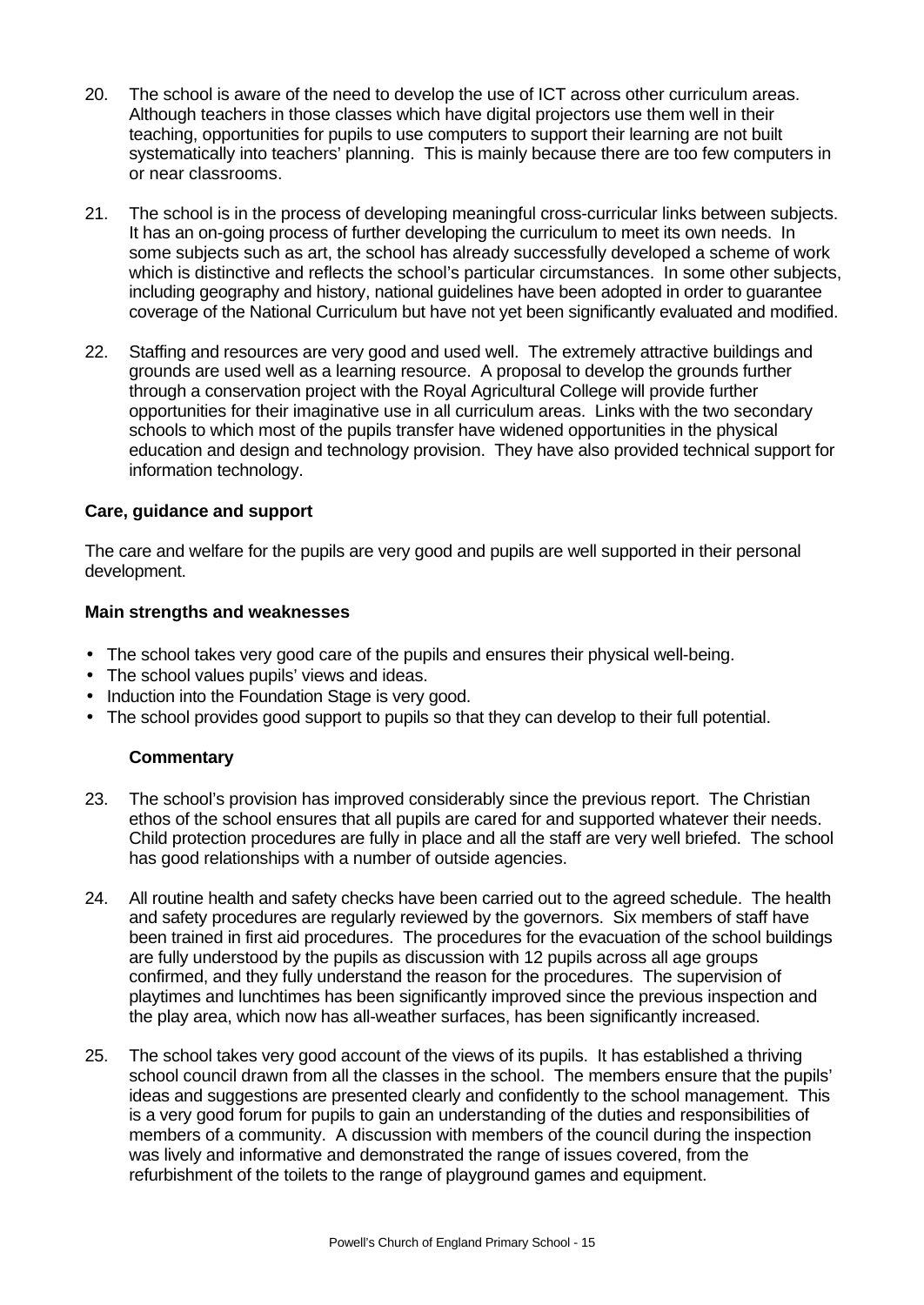- 26. The induction arrangements for the pupils into the Reception class are wide-ranging and very thorough, fully involving the pupils, parents and all the pre-school groups.
- 27. The school's monitoring of pupils' personal development is good. This is mainly informal. However, the staff know the children very well and the written comments in the annual reports are kept in a folder for each child so that any new staff can read the past reports for initial guidance. There is very good, monitored support for pupils with individual education plans and these are discussed with the parents on an annual basis.

#### **Partnership with parents, other schools and the community**

The partnership with the parents, with the local community and with the other schools is very good. This has a very positive impact on the achievements of the pupils.

#### **Main strengths and weakness**

- The parents have a very positive view of the school and of the very good opportunities for learning and social development that the school provides.
- The school's partnership with the parents and the parent's involvement with the school enhance the pupils' achievement.
- The school has very good links with the community and the other schools to which pupils transfer.

- 28. The school has very good links with the parents and these have been improved since the previous inspection. This is confirmed by the meeting with parents, answers to the parents' questionnaire and in discussion with parents during the inspection. Some parents expressed the view, at the meeting, that there was little opportunity for them to give their views on any changes or planned changes taking place in the school. The inspection found no evidence to sustain this view but rather that both formal and informal communication is very good. This is an open school where all the staff are readily available for daily contact.
- 29. The school has a good range of open evenings. There are two evenings for parents to meet teachers and discuss their children's progress and two open evenings when the children show their parents round the school and show them their work. These evenings are particularly enjoyed and valued by the parents. The annual reports to parents are well written and indicate appropriate targets in core subjects for future development.
- 30. The parents make a significant contribution to their children's learning both at home and in the school. This help enhances the children's learning and progress.
- 31. The school has strong links with the community both through the parish church and other organisations in the community. The links with the local secondary school are strong; for example, the school buys ICT technical support from their ICT department. In addition the school has established a partnership with the Royal Agricultural College to develop the environmental area in order to make it a viable and useful resource, not just for Powell's, but for schools in the wider community.
- 32. The transfer arrangements for pupils to go to the secondary school are very well planned and implemented. This helps to ensure that the pupils are able to sustain and develop their education.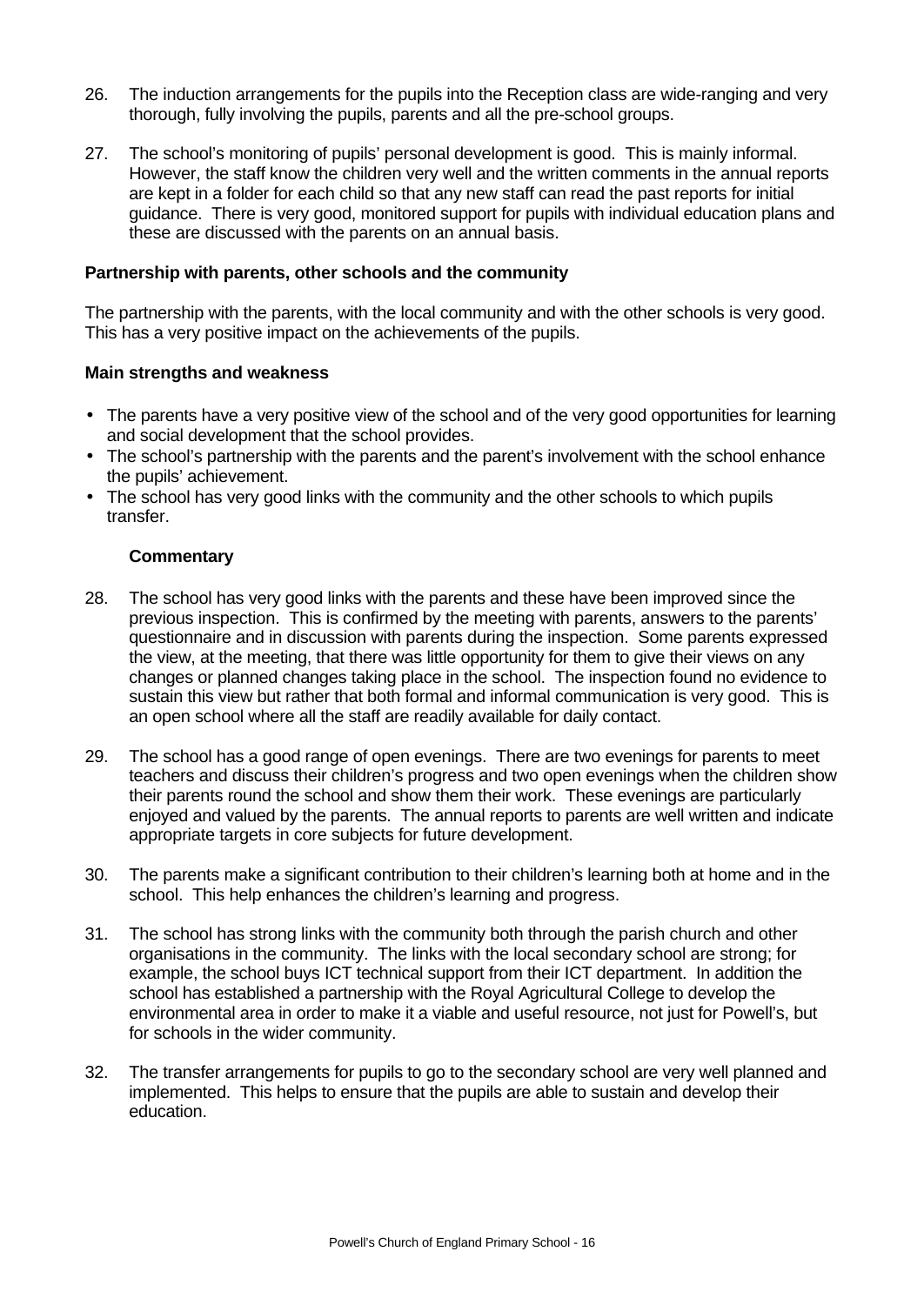# **LEADERSHIP AND MANAGEMENT**

The leadership and management of the school are good overall. The governance of the school is very good. The leadership of the headteacher is very good and the management of the school is good.

# **Main strengths and weaknesses**

- The leadership, management and governance of the school have improved significantly since the last inspection.
- The headteacher knows the school very well and his ebullience and enthusiasm motivate staff and pupils.
- The ethos of the school ensures that all pupils are valued and provided for.
- The school's finances are now well managed.
- The school's policy for monitoring and evaluating its own performance is rigorous and effective,
- Governors know their school very well, they provide good support and are aware of the need to continue to challenge the school.
- Foundation subject leaders do not yet have a full overview of their areas of responsibility.

- 33. At the previous inspection, the leadership of the school was judged to be good, and its management satisfactory. Since then, there has been a change of senior management and, because of astute appointments, the leadership and management show good improvement and are now good overall. The governance of the school has improved significantly since the last inspection when several weaknesses were identified. The governors now take a more active role, are more aware of their responsibilities and appropriately and effectively challenge the school.
- 34. The headteacher, who has been in post two years, has an inspirational vision for the future direction of the school. His vision builds on the strong aims and values of the school and the maintenance of high standards. There is a commitment by the whole staff to an approach that involves the teaching of a broad curriculum which enable pupils to leave the school as wellrounded individuals. Although the school has very few pupils from ethnic minorities it has an appropriate policy for racial equality which is monitored by the school and governors. The school is not complacent in its approach and constantly challenges itself to do better. Careful monitoring is carried out to ensure all pupils are achieving their full potential. The school aims for the highest possible results. It never makes the pupils an excuse for achieving less than their full potential. The school carries out regular and extensive self-evaluation and monitoring. This includes regular, high quality, on-going observations of teaching and learning in all areas. This has been carried out by the headteacher, deputy headteacher – who has only been in post a short while - and senior management team, and identifies appropriate strengths and areas requiring improvement. This has a positive impact on standards as the gradual improvement in national test results shows. Planning has been recently updated and children's work is examined to ensure that they achieve well, given their starting points on entering the school.
- 35. Subject leaders carry out their responsibilities satisfactorily. They are conscientious and have a very good understanding of what their roles entail. However, because many are new and there have been funding difficulties which have meant that there has not been enough money to give them non-contact time. This means that many have not yet had the chance to carry out lesson observations although they have examined the quality of pupils' work. Good use is made of subject leaders' skills, and where these require updating or improving, training is provided to enable them to fulfil their roles as effectively as possible. As a result they provide good quality advice to colleagues. The school welcomes input from other sources and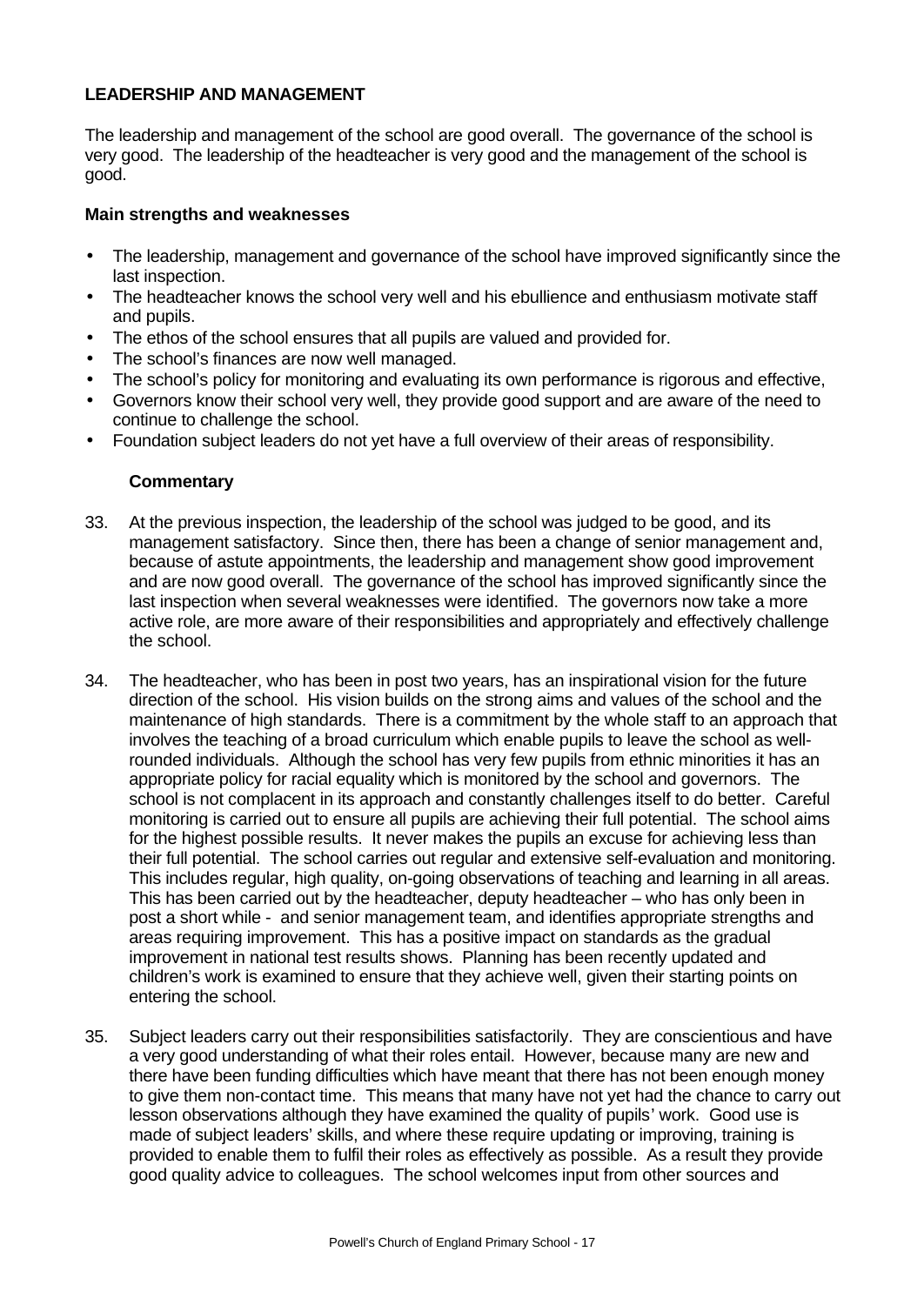involves various educational groups and visitors to help further advance its provision. It seizes every opportunity to apply for additional funding in order to help the pupils' learning.

- 36. The leadership of special educational needs is satisfactory. The co-ordinator provides good administrative support but, because of recent financial restraints, there has been insufficient monitoring of provision in the classroom. She ensures that targets on pupils' individual education plans are precise and measurable. However, the degree to which these targets are addressed in lessons is variable across the school.
- 37. The school's approach to strategic planning is good. There is a detailed three-year development plan, which continues to emphasise on-going improvement and a broadening of the school's curriculum - for example, through the continuation of recently introduced 'arts week'. Good use is also made of information available to evaluate the quality of the school's work. This includes results from national and other tests, as well as the monitoring of teaching and analysis of pupils' work, and the outcomes of surveys of parents' views.
- 38. The governors are effective and fulfil their statutory duties. The impact of the governors on the school has improved considerably. At the last inspection the governors were judged not to know their school very well and were described as being distant and unresponsive to staff and parents. This has changed significantly. Many new governors have joined the school. They have a good understanding of their role - particularly that of 'the critical friend'. Governors demonstrate a good overall understanding of the many strengths of the school, including its ethos. They feel that one of the reasons for the school's success is its consistency of approach and point to evidence of this ethos in class, in the playground and throughout the school. They now help to shape the overall direction of the school more effectively, for example through contributing to and reviewing the improvement plan. In addition, they visit the school regularly as part of the 'governor of the month' scheme, in order to monitor the quality of the education provided on a regular basis and provide written reports.
- 39. The administrative staff are very experienced and contribute positively to the running of the school. There is now highly effective budgetary control, both on a short, day-to-day and longer term basis. The financial planning is very well organised. At the last inspection a considerable surplus was identified. However, subsequently, the school ran into a near deficit situation from which they have successfully extricated themselves following careful budgeting and housekeeping over the last two years. The financial information presented below shows a small carry-forward figure of about 3 per cent which is relatively low, but does mean that the school can begin to plan in order to meet the requirements of the workplace reform requirements. All recommendations after a recent audit have been carried out. The headteacher and members of the governing body make good use of the four principles of compare, challenge, consult, and compete to ensure that the school provides best value in its educational provision. All elements of the school's spending are evaluated to ensure that the most economic, effective and efficient quality of education and support is provided for the pupils in its charge.

#### **Financial information**

| Income and expenditure $(E)$ |            |  | Balances (£)                   |
|------------------------------|------------|--|--------------------------------|
| Total income                 | 848,009.16 |  | Balance from previous year     |
| Total expenditure            | 820,167.10 |  | Balance carried forward to the |
| Expenditure per pupil        | 1,907.37   |  |                                |

| Income and expenditure $(E)$ |            | Balances (£)                               |           |
|------------------------------|------------|--------------------------------------------|-----------|
| Total income                 | 848,009.16 | Balance from previous year<br>$-10,000.00$ |           |
| Total expenditure            | 820,167.10 | Balance carried forward to the next        | 17.842.06 |

#### *Financial information for the year April 2002 to March 2003*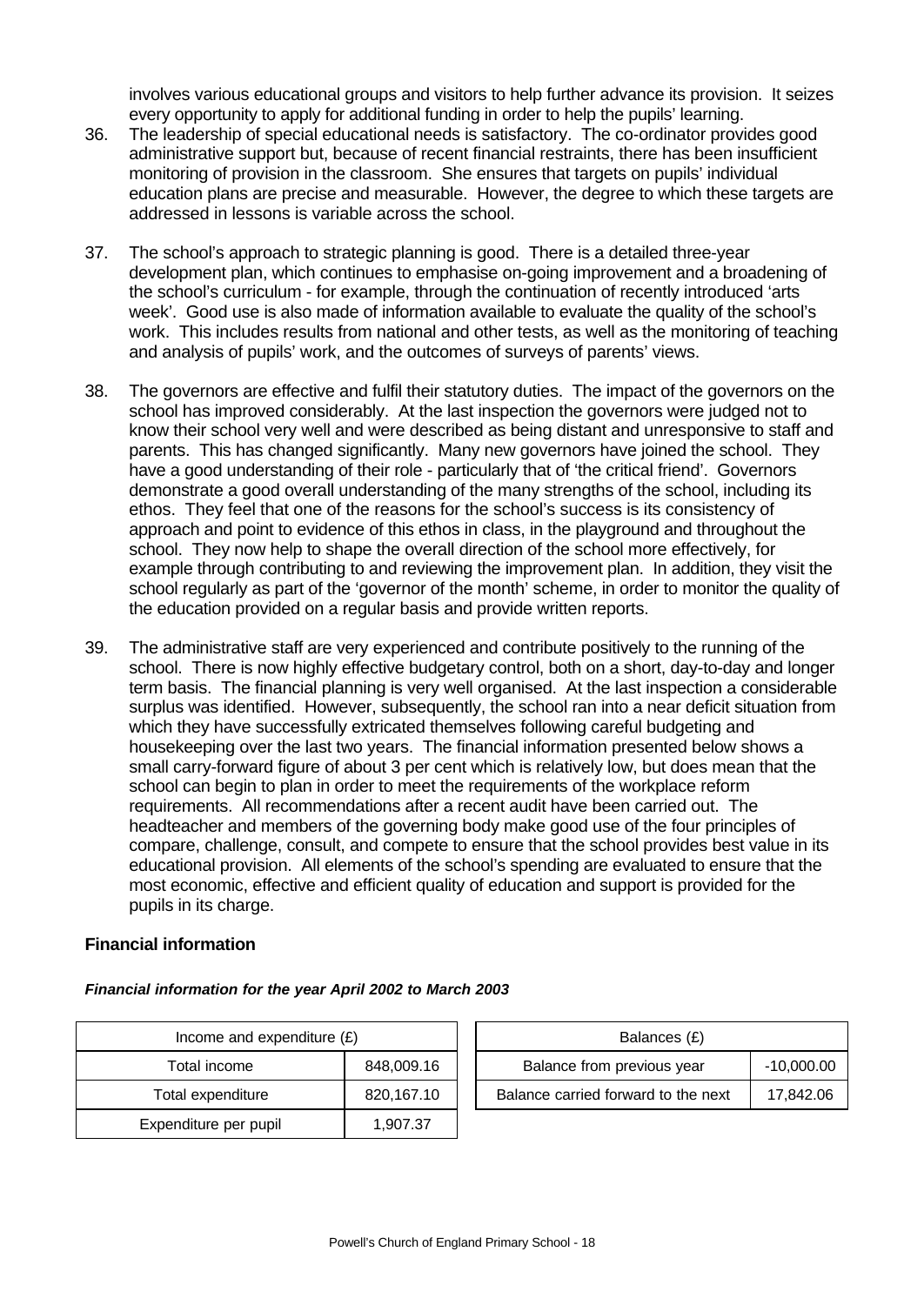# **PART C: THE QUALITY OF EDUCATION IN AREAS OF LEARNING, AND SUBJECTS**

# **AREAS OF LEARNING IN THE FOUNDATION STAGE**

Provision for pupils in the Reception class is good overall.

The children in the Reception class learn effectively and achieve well, because a good range of exciting and interesting activities are provided for them. The teaching is good and shows a good understanding of the needs of children of this age, and the support provided by the trained assistants is of high quality. The curriculum has substantially improved since the last inspection and now matches the six areas of learning for this age well. Pupils with special educational needs receive well targeted support carefully matched to their own capabilities. There is very good leadership and management of the Foundation Stage. Teaching time is well organised and there is good monitoring of pupils' progress and good record keeping which is building up into a comprehensive record of achievement. The accommodation for the pupils is good and has improved since the last inspection because a secure play area where pupils can use large outdoor equipment has been provided.

# **PERSONAL, SOCIAL AND EMOTIONAL DEVELOPMENT**

Provision in personal, social and emotional development is **good**.

#### **Main strengths and weaknesses**

- Children achieve well and are self-confident because of the good organisation and well established classroom routines.
- Very good relationships are evident, which make the children feel secure and cared for.

#### **Commentary**

40. When pupils enter the school they have well developed personal and social skills. They make good progress because they are taught well. Most will exceed the early learning goals by the time they reach Year 1. The staff build well on pre-school experiences. The children respond well to daily routines, with which they are now fully at home. They know exactly what to do on entering school, the routine for taking the register, getting ready for play, milk and lunch times. They relate well to one another and show concern and care where appropriate. There is a good variety of activities and these ensure that children are purposefully employed and enable them to move confidently from task to task. They work very well in small groups together and with a member of staff. Adults work constructively with the children, helping them to take turns and encouraging sharing. Adults provide good role models and children respond positively to the care shown towards them. Children make good progress and work independently and unsupervised, maintaining their concentration well. When working as a class group, children are expected to take turns, put up their hands when answering questions and listen carefully to each other. Behaviour is very good and children are kind and courteous to each other.

## **COMMUNICATION, LANGUAGE AND LITERACY**

Provision in communication, language and literacy is **good**.

#### **Main strengths and weaknesses**

- Teachers plan and organise activities well so that the children can practise and develop a full range of skills.
- Adults' skilled interaction with the children ensures that they learn to reason and use language with increasing expertise to tell, explain and describe. **Commentary**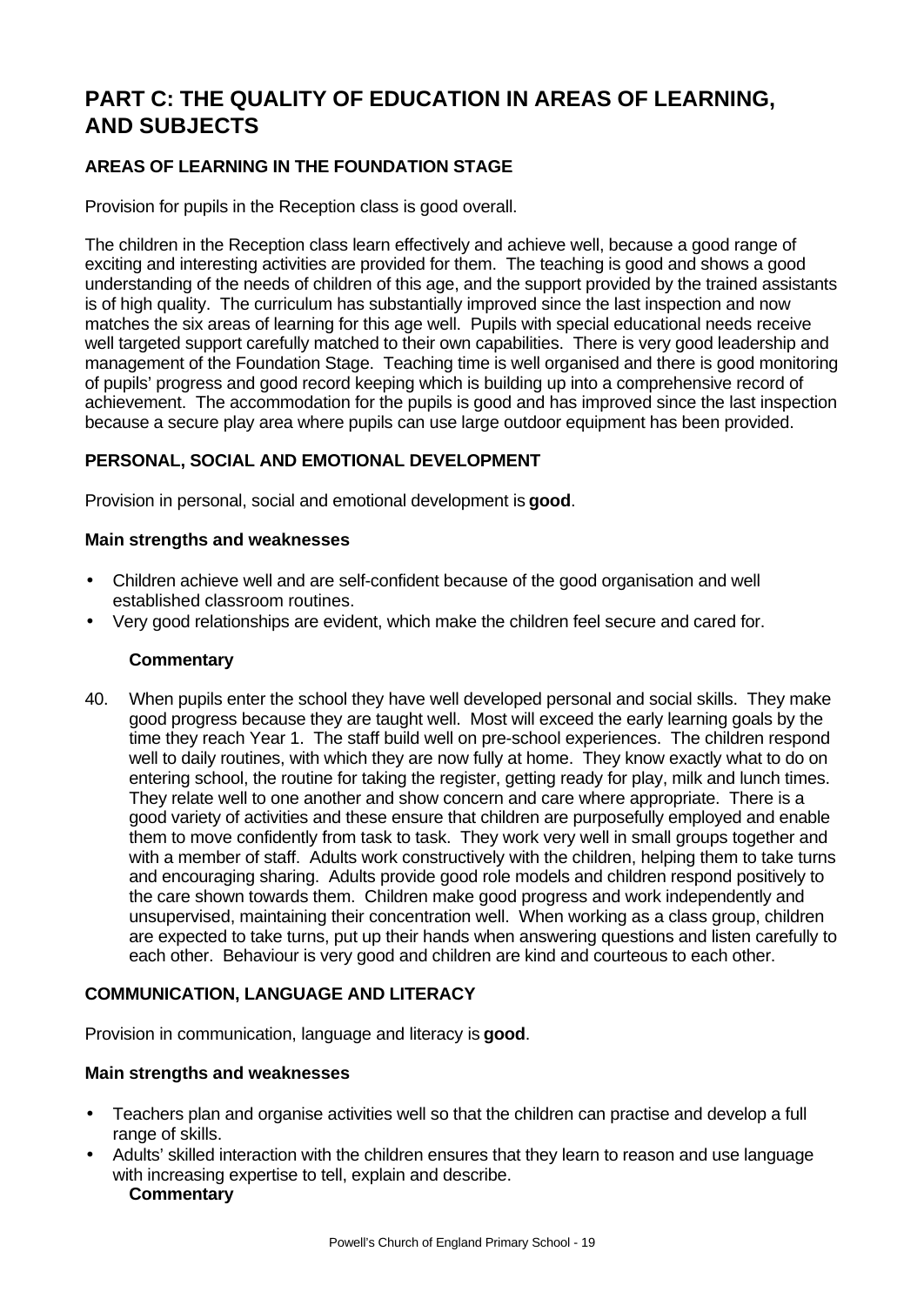41. Children are confident speakers and listeners. All can recognise most letters and know letter sounds. Many can already read and sound out simple words confidently. Some more competent children can read fluently with expression and recognise words such as *opened, picked* and *glowing*. They have learned correct letter formation and many already write in a joined hand, neatly, and spell simple words correctly. Many children have already met the learning goals required for this area and are working at early National Curriculum levels. This reflects the findings of the previous inspection when children were found to be working at well above average levels. Teaching is good and children achieve well because they are given a wide range of activities to develop their speaking, listening and early reading and writing skills. Whole group sessions ensure that pupils learn to listen carefully. They answer questions and are encouraged to do so in full sentences. When they work in small groups, adults take every opportunity to encourage the children to talk, ask questions for themselves and generally increase their vocabulary. Children listen eagerly to stories, and books are always put out for them to look at. They respond pleasurably to fairy tales such as *The Three Billy Goats Gruff* and eagerly act out the story using stick puppets. Routines for reading with adults at home and at school are firmly established and parents make a good positive contribution towards children's enjoyment of reading.

# **MATHEMATICAL DEVELOPMENT**

Provision in mathematical development is **good.**

## **Main strengths and weaknesses**

- The majority of children exceed the expected levels by the end of the Reception year and achieve well.
- The quality of teaching and learning is good.

## **Commentary**

42. Children achieve well in the Reception classes and by the end of the school year, the vast majority exceed the expected levels in their mathematical development. Children enjoy mathematical activities because the teachers make them lively and interesting. They sing the song *Ten Green Bottles* whilst individual children hold up simulated bottles showing the numbers to ten. Almost all the children can count in twos to 20 and in tens to 100, chanting the numbers as a class. The teachers encourage children to write the number in the air so that they get used to the shape of the digits. Children recognise the value of coins up to two pounds and use large cardboard coins to make up the cost of items, such as four penny coins to pay for a cake costing four pence. Some more able children are completing simple calculations, such as  $6p + 2p = 8p$  and have a good understanding of the process. Children are achieving well because teachers prepare thoroughly and provide a good range of stimulating activities. They give clear explanations and encourage independence and mature behaviour. They interact well with children, as do other adults in the classroom. A brisk pace is maintained and supplementary, more challenging activities are provided to extend each group. The high standards reported at the last inspection have been maintained.

# **KNOWLEDGE AND UNDERSTANDING OF THE WORLD**

Provision in knowledge and understanding of the world is **good.**

## **Main strengths and weaknesses**

- The teachers provide a wide range of activities in order to develop pupils' knowledge of the world around them.
- Children's computer skills are developed well.
- Pupils are taught to observe carefully in order to learn about their environment.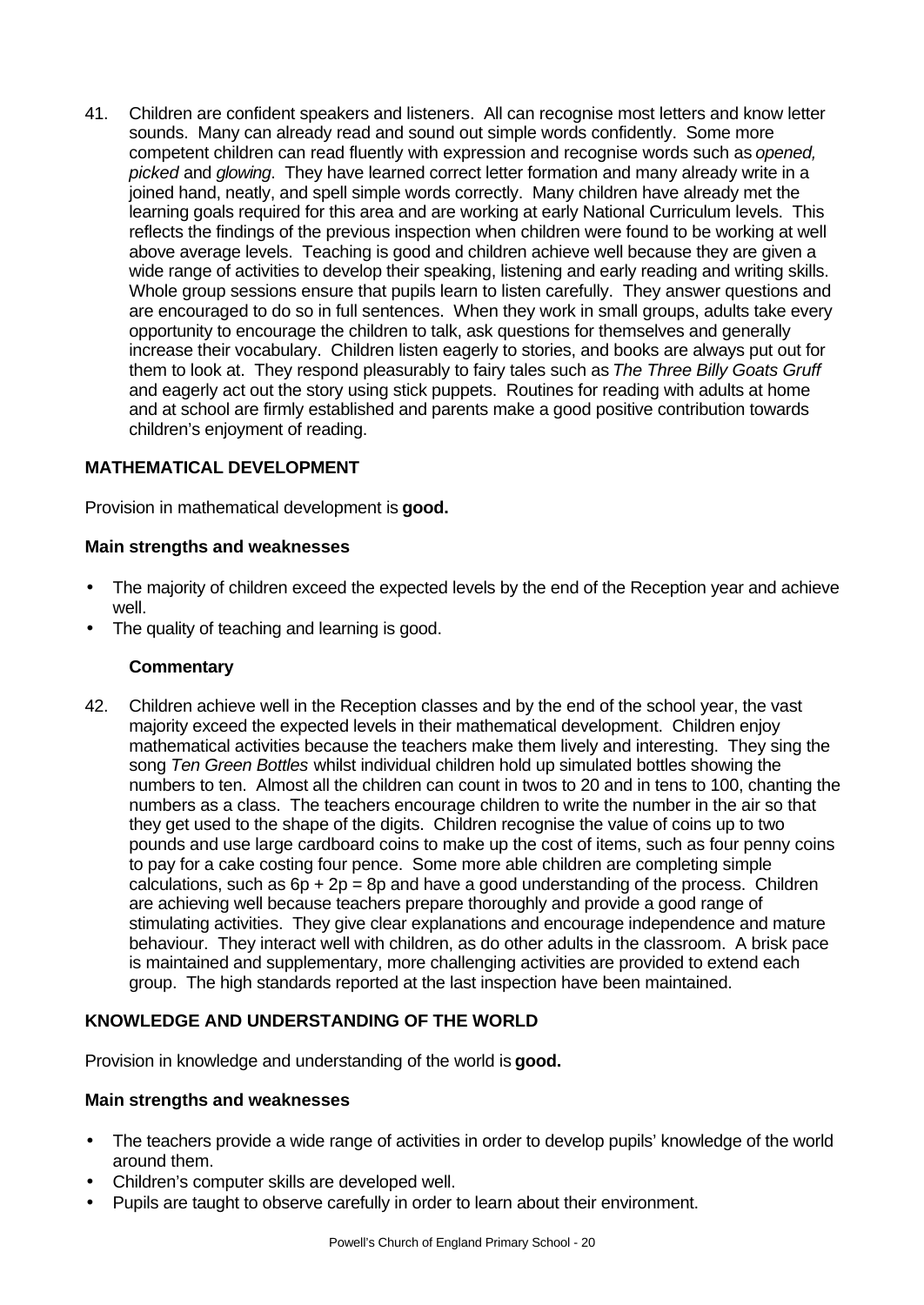# **Commentary**

- 43. Many children enter the school with a good knowledge and understanding of the world in which they live. They make good gains and achieve well because teachers present work in an interesting way. The quality of teaching and learning is good and children are on course to exceed the early learning goals by the end of this year. The high standards reported at the previous inspection have been maintained. Activities linked to topics, such as the current one on mini-beasts, develop children's understanding well. Children understand appropriate vocabulary, such as *arachnid*, and understand why a spider is not an insect. Excursions into the school's environmental area enhance their knowledge through direct observation of spiders in their webs and children take the opportunity to show off their current learning - for example by spotting and correctly identifying aphids on a leaf. The children are very articulate and communicate their ideas and knowledge orally with confidence. Inside, children can recreate appropriate habitats for insects in the sand tray where a range of rocks, twigs, leaves and moss have been provided.
- 44. Timetabled sessions in the new computer suite benefit the children greatly. The class is divided, with some working in the computer suite and the rest learning to program a robot toy. This means that all children have good access to the equipment. Most children have good computer skills although a few still have some problems manipulating and controlling the mouse. When using a painting program, most correctly selected the paintbrush, changed its size, selected colours and used the mouse to paint a recognisable mini-beast. Children learned to program the controllable toy to move forwards, backwards and turn right and left. There was very good interaction between the adults and children, with lots of encouragement and praise which motivated and encouraged the children to do well. The children learned very effectively in this lesson and achieved well.

# **PHYSICAL DEVELOPMENT**

Provision in physical development is **good.**

## **Main strengths and weaknesses**

- Children achieve well and attain above average standards by the end of the Reception year.
- The quality of teaching and learning is good.
- Assessment procedures are well developed.

- 45. Children achieve well in this area of learning and by the end of the Reception year the vast majority are exceeding the expectations of the early learning goals. The quality of teaching and learning is good because sessions are well planned and teachers use clear explanations, which the children understand. The activities provided are interesting and this encourages children to be imaginative; for instance, in dance they match their movements well to the mood of the music. They watch the performance of others patiently and use this as a model to improve their own movements. Children have mature attitudes for their age and show good levels of independence when putting on their socks and fastening their buckled and velcro shoes.
- 46. The provision for physical development and the achievement of children has improved significantly since the last inspection, when it was judged to be unsatisfactory. The children have regular access to a wide range of equipment, including wheeled toys and receive many other opportunities to enhance their physical development.
- 47. It is not possible to make an overall judgement on provision or teaching in **creative development** since too few sessions were observed. However, from planning and the work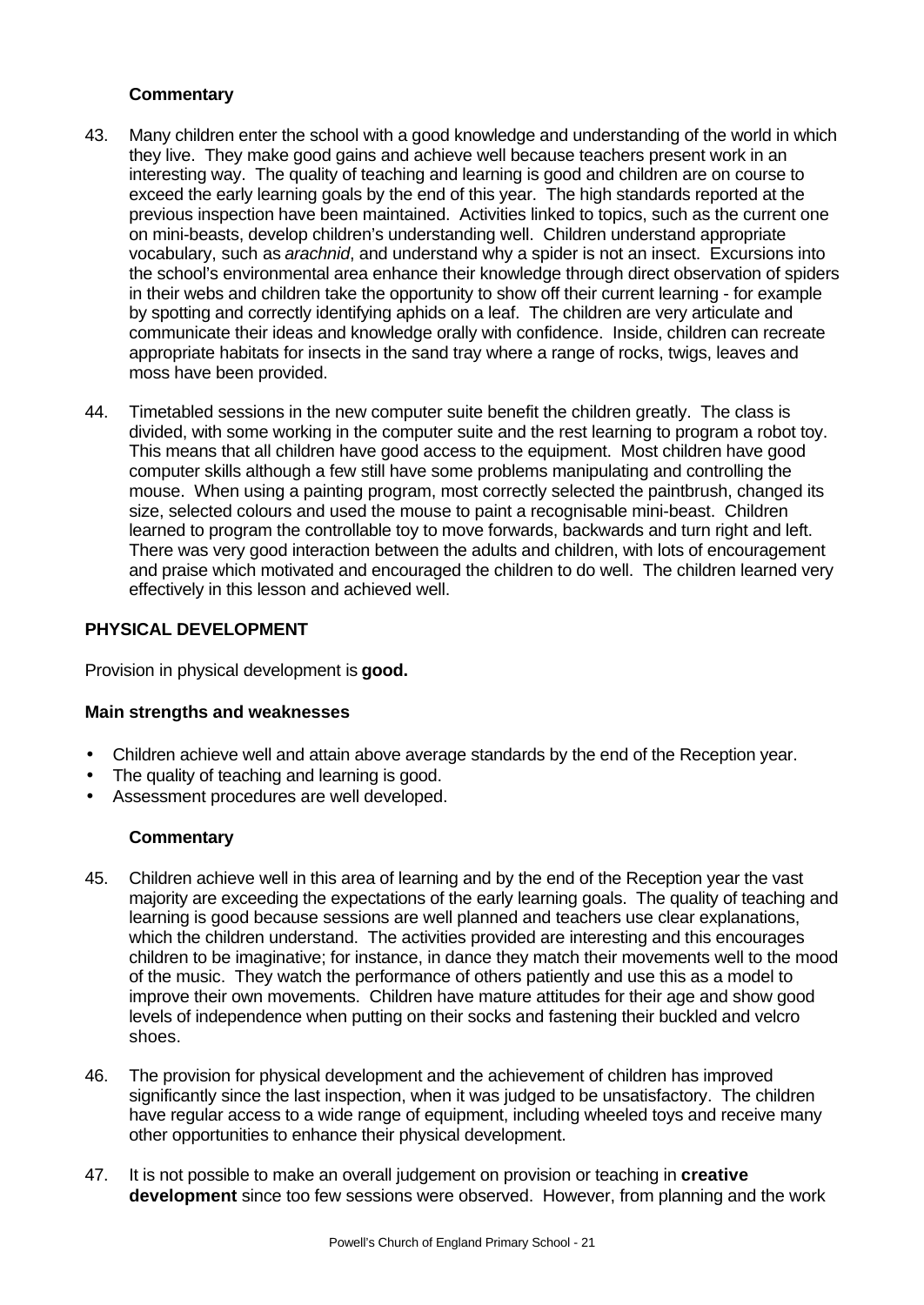on display, it is evident that this is appropriately planned and pupils have opportunities for painting and experimenting with a range of modelling materials. In addition, the role play area provided opportunities for pupils to use their imagination and play out situations. One music lesson was observed. In this the children responded well to the good teaching and learned a rhythmic poem, adding accompaniment using their hands and feet and later untuned percussion instruments.

# **SUBJECTS IN KEY STAGES 1 AND 2**

# **ENGLISH**

Provision in English is **good.**

#### **Main strengths and weaknesses**

- Pupils' attainment is well above average by Year 2
- Pupils' attainment is above average in Year 6
- The quality of teaching in English is good
- Assessment data is not used sufficiently to plan for lower attaining pupils in some lessons

- 48. Pupils enter the school with above average language and literacy skills. Good teaching in Years 1 and 2 builds on these so that pupils achieve well. Standards in speaking and listening, reading and writing are all well above average by the end of Year 2. Almost all pupils are confident speakers with a wide vocabulary and general knowledge. Pupils not only read fluently and with good understanding but discuss what they have read with mature reflection. They already have a wide knowledge of a range of children's literature and express firm preferences for particular writers. Pupils of all abilities read expressively and with enthusiasm. By Year 2 nearly all pupils have a firm mastery of the basic skills of spelling, punctuation and joined handwriting. They write confidently and enthusiastically for a wide range of different purposes, using sophisticated vocabulary and complex sentence structures.
- 49. Learning is underpinned by the very good attitudes of the pupils. They are responsive, eager to answer questions and join in discussions intelligently. They listen well to the teacher and to each other and concentrate for impressive amounts of time. Lessons are very productive; almost all pupils have completed a considerable amount of good quality work over the year.
- 50. Standards in the current Year 6 are above average. The majority of pupils are articulate and engage in informed discussion of a wide range of topics. Their wide vocabulary informs their reading and enlivens their writing. Pupils have well developed reading skills; for example, they can analyse why characters behave as they do and make informed predictions of how a plot might develop. They understand the term 'genre' and can give examples of different types of book they enjoy. They can compare the styles of different writers, using evidence from their wide reading to justify their views. Higher attaining pupils are already developing distinctive writing styles and an individual 'voice'. Both the quality and quantity of work achieved are impressive and well above average.
- 51. The quality of teaching of English is good throughout the school. The pace of most lessons is brisk and pupils are given adequate time to consolidate their learning. Expectations of what pupils can achieve are high. For example, in Year 2 pupils are asked to reflect on the sea's different moods and to look at the dangers of an oil spill from a sea creature's point of view. In Year 3, pupils are expected to incorporate several different aspects of previous learning into their writing, including grammatical elements but also how to show what characters are feeling and ways of reinforcing the element of fear. Teachers' introductions are informative but provide regular opportunities for pupils to present their own views and experiences. Lessons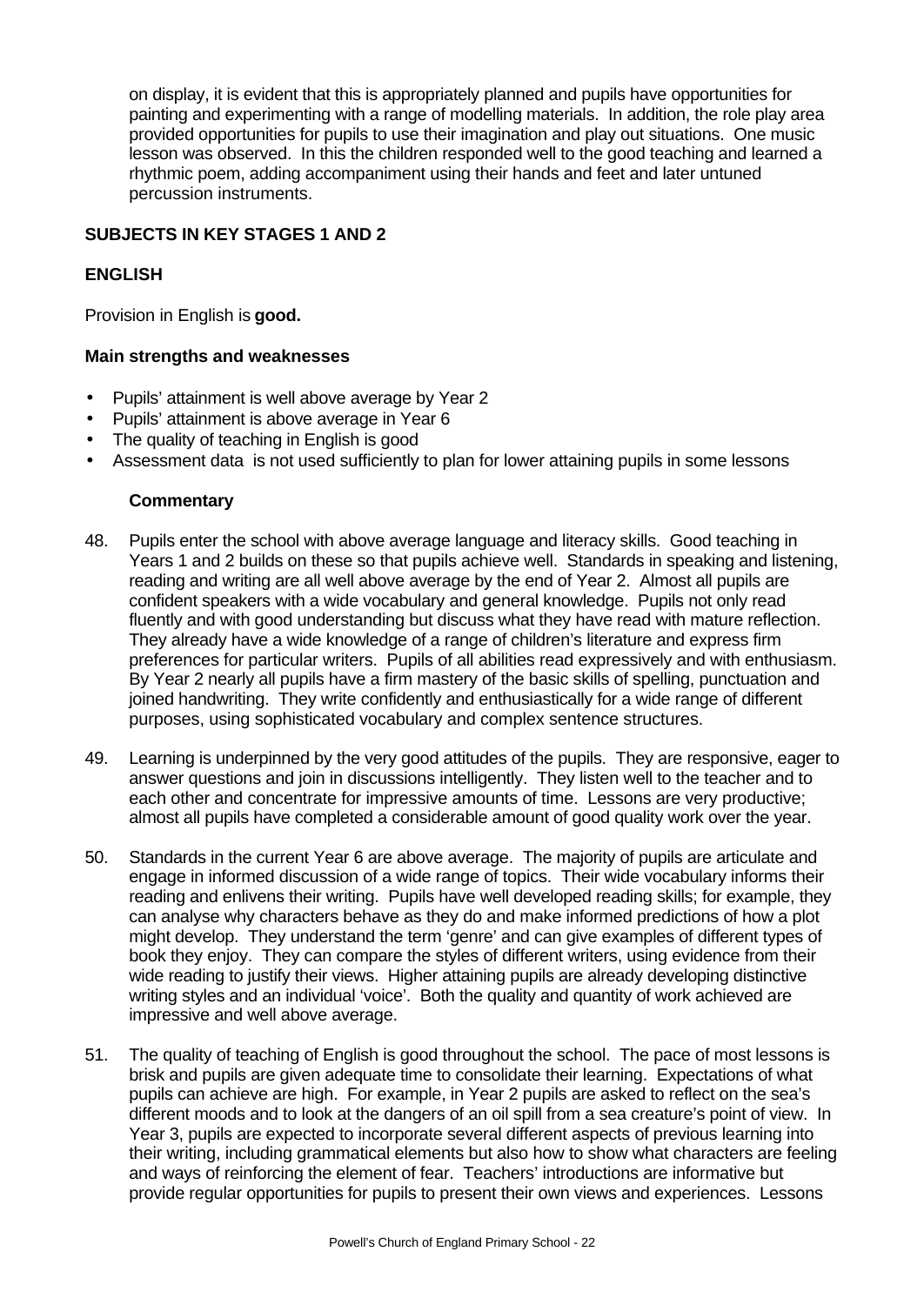are conducted in a calm and purposeful atmosphere, based on good relationships both between pupils and teachers and between pupils.

- 52. Teachers use information from assessment to plan well for the needs of higher attaining pupils. However, the tasks in lessons are not always appropriately matched to lower attaining pupils. Although support staff are used well, the focus of support in lessons is helping pupils to access the same tasks as the rest of the class rather than to tackle work which more precisely meets their needs. The analysis of pupils' work indicates that, occasionally, when thrown back on their own devices, lower attaining pupils struggle to complete the tasks and have difficulty reading the texts being studied. Assessment information is used well to identify pupils who will benefit from additional support and when pupils are withdrawn for specific help, pupils with special educational needs make good progress.
- 53. High standards have been maintained since the last inspection. The co-ordinator is aware of the need to develop aspects of the English provision without losing essential aspects of the current successful teaching strategies. Guided reading is currently well established and successful, both in developing pupils' knowledge of a wide range of literature and in developing their literary criticism skills. Key links are made between pupils' reading and writing development. The recently relocated and restocked school library is a valuable asset.
- 54. At present there is limited use of ICT in English although pupils have developed good word processing skills and classes have learned how to use a publishing program in order to produce a class newspaper. However, because the equipment is rather remote from classrooms there are too few opportunities for ICT to be used on a daily basis.
- 55. Pupils in most classes respond well to relatively formal teaching methods and thrive under the expectation that they will consistently produce high quality writing. Regular evaluative monitoring by the headteacher and subject leader, both of lessons and pupils' books, ensures that already good practice is constantly being refined. At present, parallel classes follow precisely the same planning. While this ensures parity of provision within classes in the same year group, it also stifles teachers' initiative and prevents teachers from responding creatively to the needs of their particular class. The leadership and management of English are good. The subject leader is aware of the need to revise and adapt current assessment and recording procedures and to ensure that information from assessment is used to plan effectively for the needs of all pupils.

## **Language and literacy across the curriculum**

56. Currently there is evidence of history and geography being used as a focus for work within the literacy hour. Pupils are encouraged to write extensively in other areas of the curriculum. Their wide general knowledge and vocabulary allow them to make informed contributions to work across all other subject areas.

# **MATHEMATICS**

Provision in mathematics is **good.**

## **Main strengths and weaknesses**

- Standards are well above average by the end of Year 2 and above average by Year 6; pupils achieve well throughout the school.
- Teaching and learning are good.
- Pupils' attitudes are good; they are keen to learn, show good levels of interest and work hard.
- Leadership and management are satisfactory, but there is scope for further improvement.
- ICT is insufficiently integrated into the mathematics curriculum.
- Assessment procedures are satisfactory, but there is a lack of consistency throughout the school.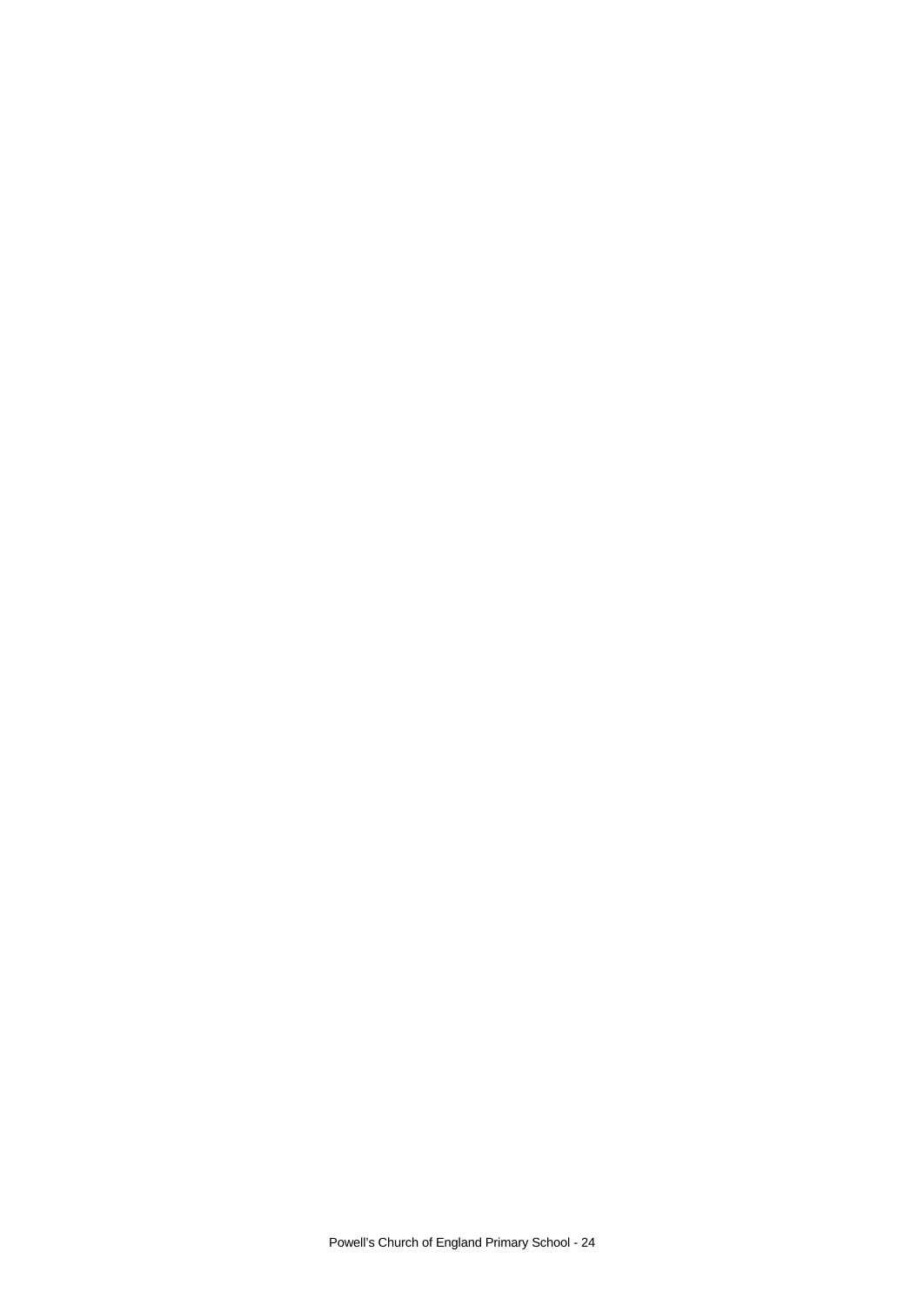- 57. Inspection evidence shows that standards are well above average by the end of Year 2 and above average by the end of Year 6. Standards remain high at the end of Year 2, although not quite as high as the 2003 test results which were outstanding, being in the top five per cent nationally. Almost all pupils reach at least average levels and approximately 40 per cent are expected to attain the above average Level 3. Standards in Year 6 are above average. Standards are not as high in this particular year group as in previous years because there is a higher percentage of pupils with special educational needs and this depresses the overall level of performance. Pupils throughout the school achieve well. Generally, they enter Year 1 with above average standards and leave Year 6 with well above standards in mathematics. Pupils with special educational needs achieve similarly, based on their prior attainment, because they are supported well and the work they receive is well matched to their particular needs.
- 58. Standards are high and levels of achievement are good because the quality of teaching and learning is good. Teachers plan their lessons thoroughly and generally provide well-matched work for the pupils in their classes. The setting system of grouping pupils by ability in Key Stage 2 is working well; it allows teachers to provide suitably challenging tasks within each age group. Classes are managed well and relationships between teachers and pupils are good. Teachers frequently give praise which encourages pupils to do their best. This was particularly evident in a Year 6 class where the teacher's style of persuasive, sensitive management proved very effective in obtaining good responses from pupils to the questions that were raised. Pupils' confidence was lifted and their achievement levels increased as a direct result. Teachers' expectations of pupils are high, in that a good quality and quantity of work will be produced in the time available. A very good example was observed in a Year 2 lesson. In a data handling lesson, the pupils completed a tree diagram of different mini-beasts and wrote up their own detailed interpretation of their individual findings. The pupils were well motivated and cleared away their own equipment at the end. Finally they settled down to a very useful plenary session, led by the teacher, which took them on to the next level of understanding regarding setting out a pictogram to scale. There are few weaknesses in teaching; occasionally pupils' concentration wanes towards the end of lessons and sometimes in the final session the teacher does not consolidate the prescribed learning objective. Pupils are keen to learn and show good levels of interest, especially when teachers use novel methods or use resources to good effect. They collaborate well in lessons and are capable of working independently for sustained periods.
- 59. The leadership and management of mathematics are satisfactory. The subject leader is comparatively new to the role and has made a good start to developing the subject. Some monitoring of teaching throughout the school has taken place and an appropriate action plan produced, which sets out future priorities. Analysis of test results is carried out by the senior staff but the co-ordinator is not closely involved in this activity. There is also further scope for improvement through the monitoring of teachers' planning, in order to gain a complete overview of the subject. Although the curriculum provision is generally good, there is little evidence of the use of ICT in the subject. The school has the potential to develop this element much more, especially in the use of data handling.
- 60. A wide variety of assessment procedures is in place, but arrangements are piecemeal and often left to teachers' own discretion. The usual Qualifications and Curriculum Authority tests are undertaken annually and these provide a useful guide to pupils' performance. Teachers make comments on how well groups of pupils within their classes achieve, in relation to their planned learning objectives. This enables them to modify their planning successfully in the short term. Some pupils, especially those in Year 6, have targets for improvement which they understand, whilst other pupils are not completely clear of the next step in their learning.
- 61. The school has made good improvement since the previous inspection. Achievement levels and standards have improved, largely because the quality of teaching is much stronger. **Mathematics across the curriculum**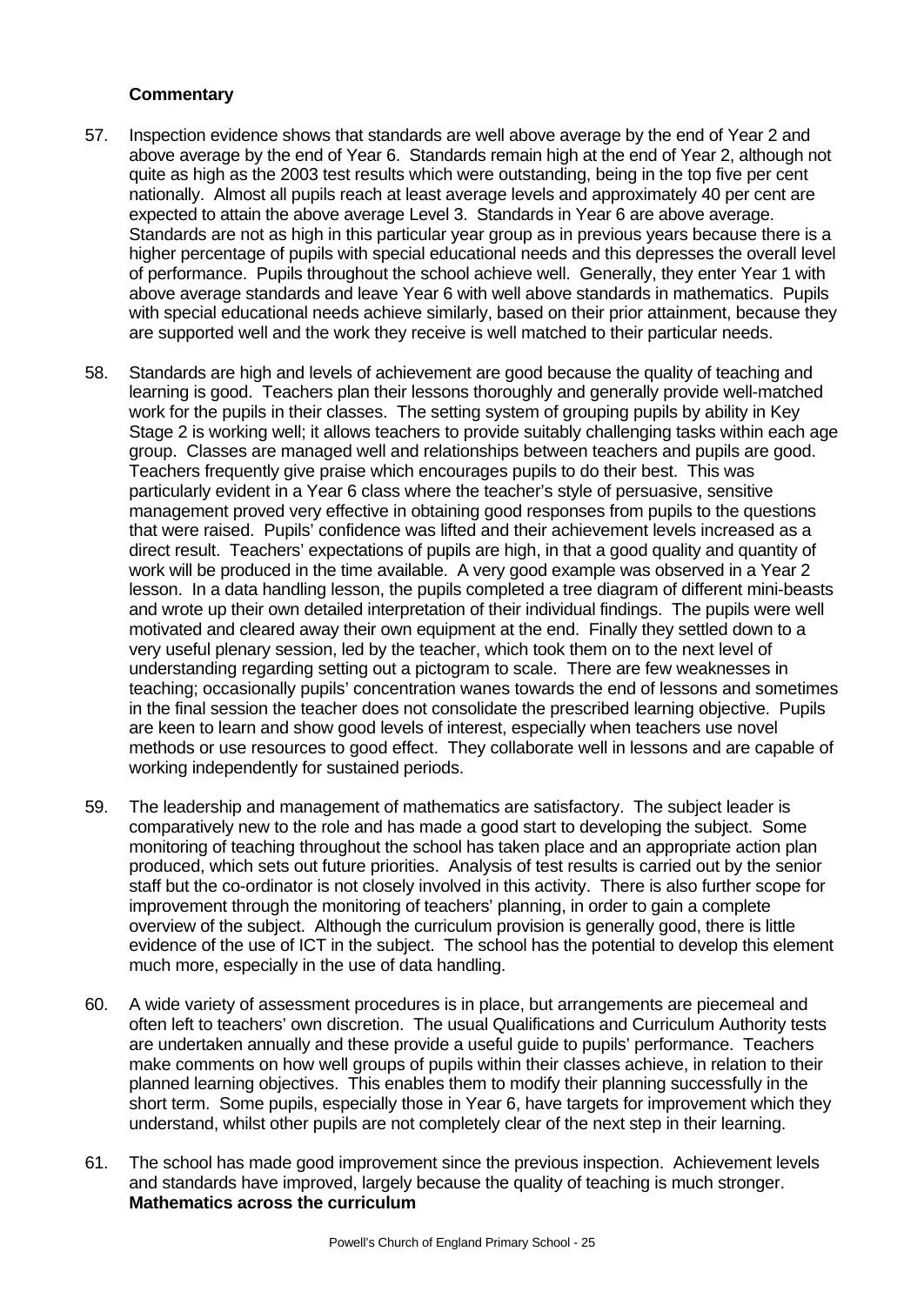62. Pupils use their mathematical skills satisfactorily across the various curriculum areas. There are some good examples in science when pupils collect data but in other subjects, teachers miss opportunities for pupils to measure their own performance, as in athletics. Links with ICT could also be developed more effectively.

# **SCIENCE**

Provision in science is **good.**

# **Main strengths and weaknesses**

- Pupils reach above average standards in science.
- The quality of teaching is good, making good use of a range of resources.
- Leadership and management of the subject are good
- Assessment procedures and systems for recording the results of assessments are not yet sufficiently well developed.
- Pupils do not have enough opportunities to apply their ICT skills to learning in science.

- 63. Standards in science are above the expected levels by the end of Year 2 and Year 6. These results are consistent with the findings of the previous inspection except that previously, standards at Year 6 were well above the expected level. The decline is attributable to differences in ability between different groups of pupils. Pupils with special educational needs make the same good progress as their peers because of the good teaching and focused support they receive from classroom assistants.
- 64. The quality of teaching is good with some very good features. Teachers' subject knowledge is good and lessons are well sequenced so that pupils are effectively challenged to use their knowledge and understanding. Lessons build carefully on pupils' previous learning. Imaginative teaching and skilful questioning lead to pupils developing high levels of interest and enjoyment. Keen involvement in practical activities helps pupils of different abilities to learn well. This was apparent when Year 5 pupils focused on plants and the function of their different parts and explained how pollination occurs. In good and very good teaching in Year 6, pupils were challenged to think analytically when planning a scientific experiment that would be conducted through asking scientific questions. Pupils collaborated really well in this activity because they are used to working productively together, knowing that their ideas will be treated with respect. Good use is made of the school grounds, in particular the environmental area, so the pupils can record intended observations of mini-beasts and other living things. Planning the further development of the environmental area in conjunction with The Royal Agricultural College is well advanced. This is an exciting initiative to enhance teaching and learning in science. In addition, pupils' study of other environmental and ecological issues promotes well their understanding of moral and social issues. Most teachers are well skilled in ICT. Where available, teachers use whiteboards linked to data projectors very efficiently to illustrate and add interest to lessons.
- 65. Pupils apply literacy and numeracy skills well, for example when writing about their experiments and when making accurate use of measurement and graphs. However, they do not have sufficient opportunities to apply their ICT skills to learning in science. The school is aware of this deficiency and is planning to rectify it. Similarly, the subject leader has identified the need to improve the systems for assessing and recording pupils' progress over time so that information about their attainment in science is more readily accessible. Marking is conscientiously completed and often provides suggestions for improvement. Homework effectively reinforces learning undertaken in classes. The school provides very good enrichment to the science curriculum through its structured programme of visits to a local Outdoor Education Centre, science fair and science based interactive museum. This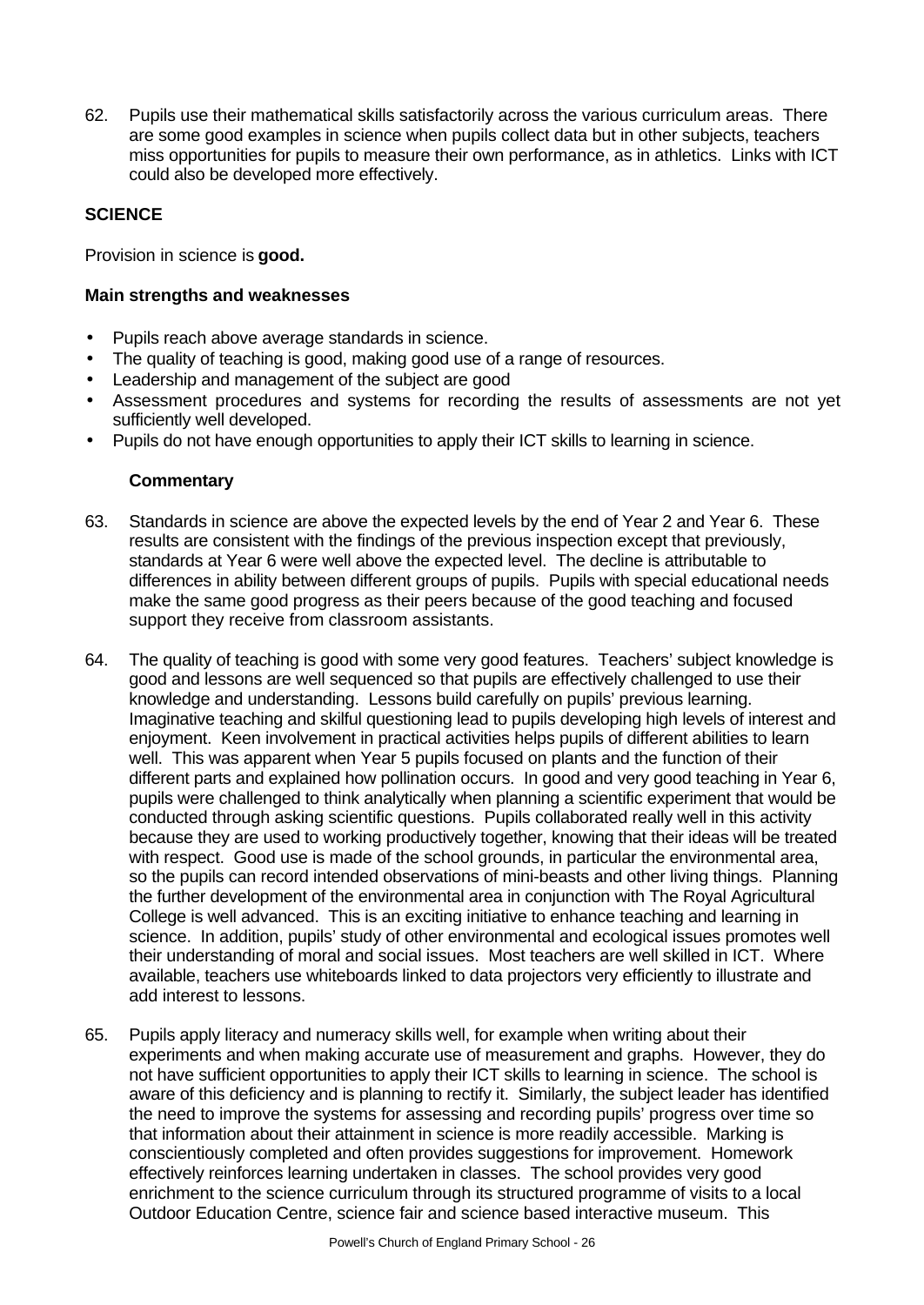stimulates interest and promotes learning in science as well as making a positive contribution to pupils' personal development.

66. The subject leader is relatively new in post. However, through her professional competence and enthusiasm, she has led the development of the subject well. She has monitored planning, teaching and pupils' work effectively. Consequently she is aware of what needs to be done to improve the curriculum, namely, to improve assessment arrangements, increase the opportunities for pupils to apply their ICT skills and plan more effectively for the teaching and assessment of scientific enquiry skills. The subject leader provides a very good role model for teaching science.

## **INFORMATION AND COMMUNICATION TECHNOLOGY**

Provision in information and communication technology (ICT) is **satisfactory**.

#### **Main strengths and weaknesses**

- Pupils have good ICT skills and work confidently and competently.
- Standards in Years 1 and 2 are above those expected.
- The leadership and management of the subject are good.
- ICT is not used fully in all subjects.
- There is insufficient equipment in or near the classrooms for pupils to be able to use it as an integral part of the curriculum.

- 67. Standards in Years 2 are above those expected and those in Year 6 meet the expectations for pupils. These represent a significant improvement since the last inspection, when provision was unsatisfactory. The school now has a well resourced computer suite although there are insufficient computers around the school to enable pupils to use them as a matter of course in lessons. The knowledge and understanding of the teaching staff are good. They make good use of the resources available to develop pupils' skills and understanding in the use of ICT and the school is in a strong position to raise standards further.
- 68. From an early age, pupils gain confidence in using the computers and see ICT as a tool which helps them to make their work easier and more interesting. By Year 2, pupils have a wide range of competencies. In Year 1, younger pupils use a publishing program to help them create name labels. They confidently import art work and can change the size and style of font as well as adding borders to make them more interesting. In the lessons observed it was clear that pupils develop their independence to the extent that the vast majority competently use the mouse and keyboard to operate the tools and symbols on their screens without help. Year 2 pupils extend this work by using a variety of shapes to create art work and a range of mysterious creatures. When following instructions, most required little help although some lower attaining pupils needed regular support from their working partner or an adult.
- 69. Standards at the end of Year 6 are in line with those expected and pupils' achievement is satisfactory. Pupils demonstrate their skills by bringing a range of elements together to produce a brief but effective PowerPoint presentation after a limited opportunity to explore the application. They have learned to use the internet successfully - both for enhancing their own work and as a means to create links with pen friends in other countries. The school has an appropriate agreement on internet safety, which is agreed by parents and pupils alike. Most pupils successfully resize images and merge them with text to present information, for instance in a class newspaper.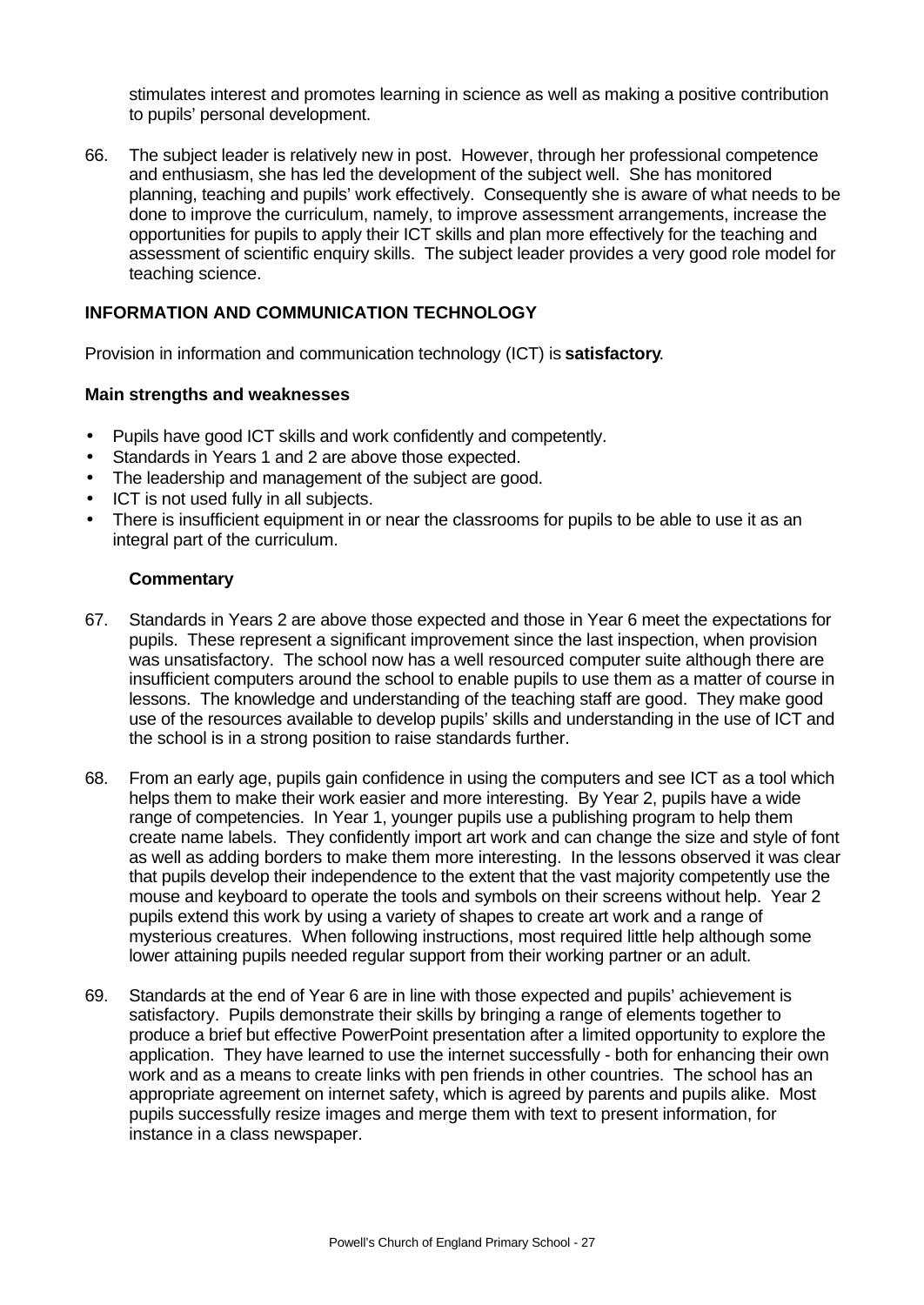70. The subject leader provides good leadership. He has ensured that teachers and support staff throughout the school are confident in the use of ICT by providing training in the areas where they lacked confidence. He is aware of the areas which require improvement, and the integration of ICT fully into the curriculum is identified in the school improvement plan. However, this is targeted for 2005/6 and in order to comply with requirements this should be brought forward. A good system of assessment has been introduced, although it is too soon to judge its effectiveness.

### **Information and communication technology across the curriculum**

71. The quality of teaching and learning of ICT skills is good throughout the school. This judgement is formed on the basis of the direct teaching of skills in the computer suite. Those teachers who are trialling them, make good use of interactive whiteboards in a range of classroom-based subjects, and this is having a positive impact on learning. The ICT suite is used to support the teaching of other subjects but, because of its remoteness from the rest of the school it is rather limited at this stage. There are insufficient machines in or near classrooms for pupils to be able to use them regularly for research or work in subjects across the curriculum. Because of this, ICT is not used extensively across the curriculum though there are some examples of its useful application. For instance, it is used to good effect in English for word processing and publishing. Lessons in devising formulae to create spread sheets, making graphs and interrogating them, support work in mathematics well. However, in some instances its usefulness is limited. For example, in one lesson pupils were interrogating a data base to research questions about Victorian personalities; however the history topic for the term was Tudors not Victorians.

# **HUMANITIES**

- 72. Religious education was not inspected as the school is of Voluntary Aided status. No lessons were observed in **history** or **geography**. Judgements about standards derive from discussion with the subject leaders, discussion with a group of older pupils, scrutiny of work completed earlier in the year and observation of a geography skills session. Current sampling of inspection evidence shows that by Year 2 and Year 6, standards are in line with national expectation. The previous inspection reported that standards in history and geography were in line with national standards except that by Year 6 in history, standards were above national expectation. The decline in history is attributable to differences in ability between different groups of pupils.
- 73. The school offers an appropriate curriculum in both subjects. Pupils showed in discussion that they had secure knowledge of various different periods of history. In particular, their recall of factual events relating to the Tudor dynasty was impressive in its detail and accuracy. Visiting Hampton Court Palace in connection with their study has clearly made a lasting impression. Elsewhere in their historical studies, pupils have opportunities to visit places of interest such as Chedworth Roman Villa and the Folk Museum in Gloucester.
- 74. Similarly in geography, pupils have a good recall of facts, such as those learned in their comparative study of an Indian town. When they commented on the lives of poor families living in Chembakoli in India, they showed considerable empathy with children less fortunate than themselves. As in history, the school offers curricular enrichment through its structured programme of outings and visits. These include a river study, nature in art, the local study of Cirencester and the local Post Office. All of these worthwhile experiences help to promote learning and contribute to maintaining good standards.
- 75. In both subjects, pupils have applied their literacy skills effectively to produce written work of sound quality. Most work is marked effectively and at best gives pupils clear guidance as to how they might improve.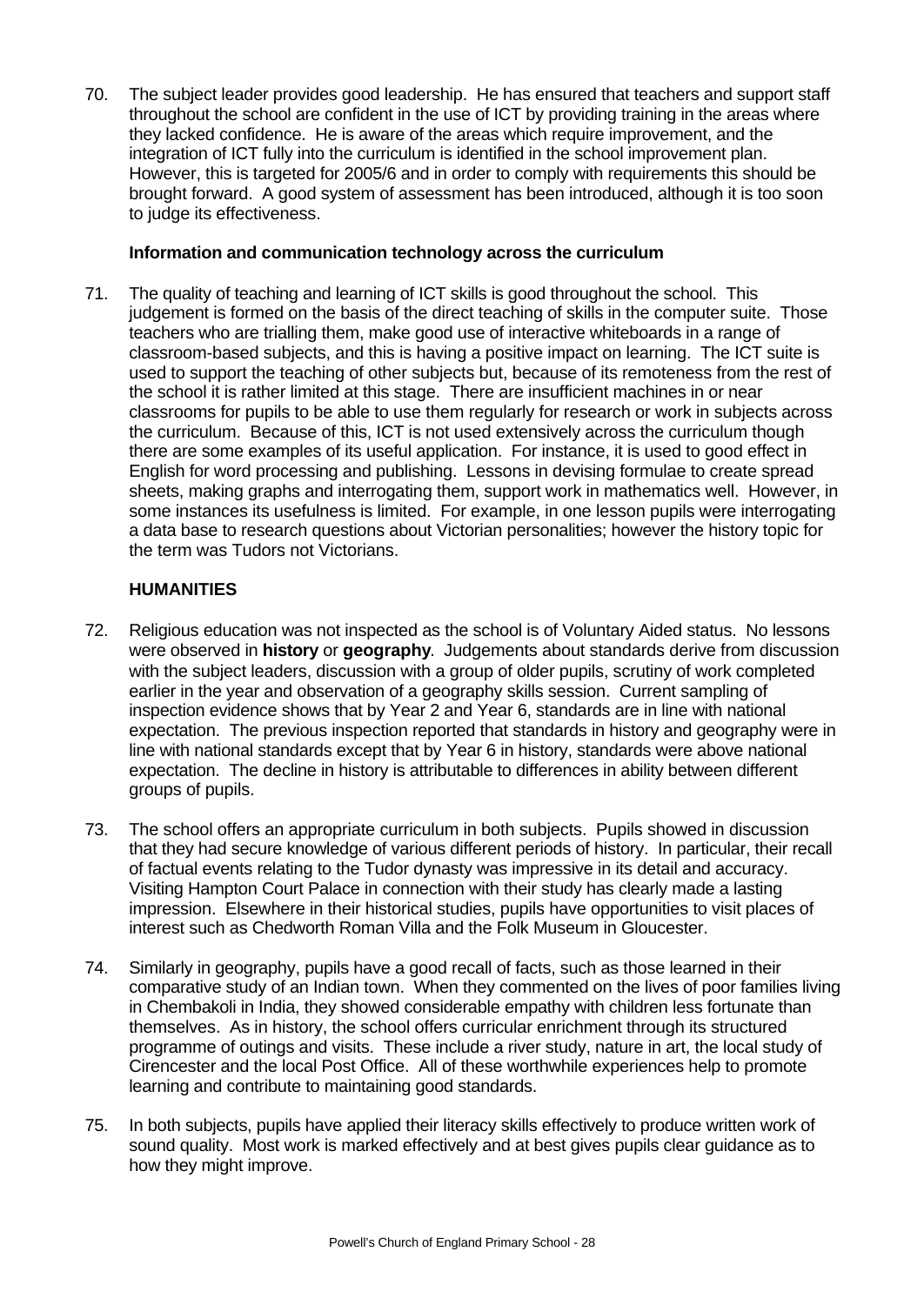# **CREATIVE, AESTHETIC, PRACTICAL AND PHYSICAL SUBJECTS**

- 76. Only one lesson each of **design and technology** and **music** were observed during the inspection. As a result it is not possible to make a firm judgement about provision in these subjects. However, pupils' work was examined carefully and there were discussions with them about what they had learned in both these subjects.
- 77. In **design and technology** evidence from teachers' planning indicates good coverage of the different strands of the curriculum. Links with a local secondary school have been valuable in ensuring that certain aspects of the curriculum such as food technology are fully implemented. The recently appointed leader has developed good subject knowledge and liaises with different year groups to ensure that skills are progressively built on as pupils move through the school. Evidence from the scrutiny of work indicates that pupils are confident in both the design and construction elements and can evaluate and modify their work according to specific criteria.
- 78. There were few opportunities to evaluate the quality of **music** in the school. However, it is an integral part of school life and taught regularly. The pupils were heard singing accompanied in assembly. This was tuneful and clear and they maintained the pitch of the hymns well. They have a very good sense of rhythm. Pupils listen to music from a range of cultures and also participate in a range of dramatic productions involving music. For example, the school has recently held a music week with outside performers and the opportunity for pupils to participate in music making activities as well as designing and making their own musical instruments. In addition there are a wide range of extra-curricular activities, a school choir, orchestra and recorder groups all of which perform to a high standard.

# **Art and design**

Provision in art and design is **good.**

## **Main strengths and weaknesses**

- A good range of work in different media is provided.
- The accommodation and resources are good.
- Good reference is made to the work of a range of artists.

- 79. Standards in art are above those expected at the end of Years 2 and 6. Work in art and design is planned to introduce pupils to the required skills and understanding and to support work in other subjects, such as history, science and religious education. This is generally successful, and pupils in all year groups have produced a satisfactory variety of work to good standard in an appropriate range of media. In addition, there has been an appropriate amount of work on art appreciation and in critical studies of a range of art and design. Pupils have a sound knowledge of the work of a range of famous artists and have learned something of art from different cultures. Work is generally planned to cover the necessary concepts, and there are works of art on display to stimulate pupils. Pupils' own work is displayed to a good standard, and the entrance halls of all the buildings are enlivened with works of art created by the pupils, some of which were made during the art week. These are of a good standard and create a bright and welcoming atmosphere.
- 80. The teaching observed was consistently good. Pupils achieve well and benefit from the teachers' knowledge. Teachers confidently demonstrate techniques to the pupils. The enthusiasm of the teacher in one lesson transmitted itself to the pupils, and they eagerly set about a task to create a mask in the style of comedy or tragedy, which also linked well with the current work being explored on the Greek theatre. Pupils worked extremely hard, the attention to detail was good and they confidently explored a range of techniques to make their work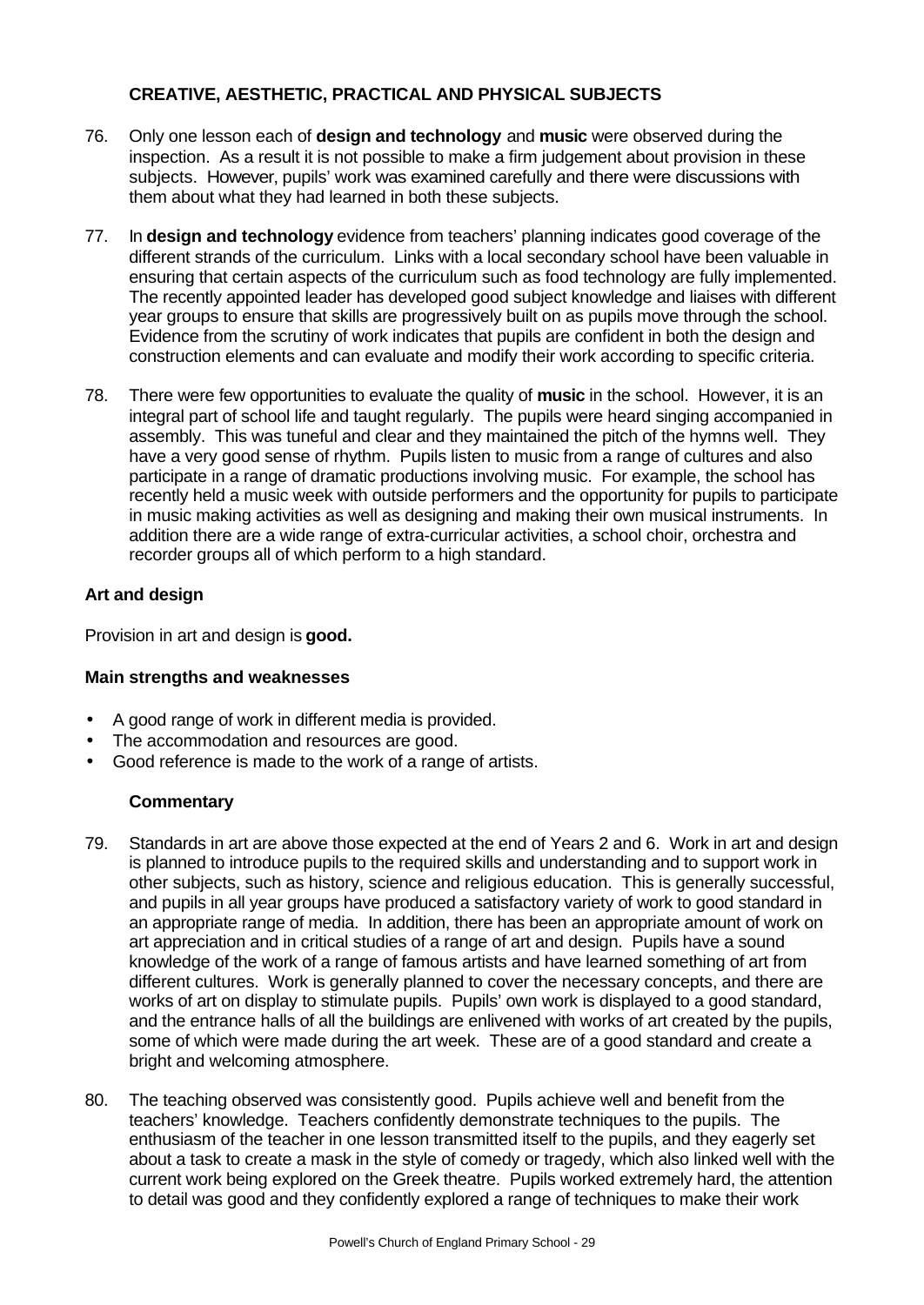more effective such as blending oil pastels, paper curling and whole colour blocking. Little use is made of ICT, although computers are sometimes used for reference. Pupils throughout the school use sketch books effectively and they are used well for experimenting with new techniques and trying out ideas.

81. The leadership and management of the subject are good. The subject leader has developed a good action plan and identified appropriate areas for further development. Her work in organising the art week meant that pupils were able to develop skills and techniques over a sustained period of time rather than having to work in short sessions. Art and design was found to be above expectations at the last inspection and it continues to have a high profile.

## **Physical education**

Provision in physical education is **good**.

#### **Main strengths and weaknesses**

- Standards are above average at the end of Years 2 and 6.
- Enrichment activities, including extra-curricular clubs, are very good.
- Pupils' attitudes are good; they are keen to learn and behave well.
- Leadership and management are satisfactory, but monitoring procedures are yet to be developed properly.

- 82. Standards are above average by the end of Years 2 and 6. Pupils enter Year 1 with above average standards in their physical development and achieve satisfactorily through the school. Pupils with special educational needs make similar progress to their classmates. They are supported appropriately. The quality of teaching and learning is generally satisfactory, although in Year 2 the teaching is good because teachers are well organised and focus on developing pupils' skills systematically. This enables pupils to learn well. Year 2 pupils have good basic ball skills and good levels of understanding, giving clear reasons why warm-up is important before beginning vigorous exercise; they also know that exercise increases the heart rate. Standards in swimming are above average. The majority of Year 6 pupils are very competent swimmers; almost all are capable of swimming 25 metres and over half have completed distances beyond 200 metres. Most swim using a variety of strokes and a third of all Year 6 pupils have awards for water safety. Standards in athletics are good because of the good curriculum provision. The pupils' evaluation of their own performance and their understanding of health related issues are also good features.
- 83. The school provides a very good range of enrichment activities, including after school clubs and this has a beneficial impact on standards, especially in Key Stage 2. There are clubs and teams for a wide range of sports and a large percentage of older pupils are involved. The school arranges two residential courses for pupils in Years 5 and 6 which involve outdoor and adventurous activities, such as rope climbing, orienteering, kayaking and camping. These pursuits enhance the pupils' knowledge, skills and understanding and build up good personal qualities. The school has very good facilities and learning resources and these are used effectively to promote a wide range of physical activities.
- 84. Pupils' attitudes are good and they behave well in lessons. They share resources sensibly and collaborate with each other very well in paired work. They enjoy activities and show high levels of commitment, which enables them to reach good standards. Year 6 pupils show mature attitudes. This was demonstrated in an athletics lesson when partners discussed sensibly with each other how they could improve their performance in sprinting and jumping. They have a good understanding of tactics and although seeking to defeat opponents, they know that this should be achieved by fair play within the rules of the game.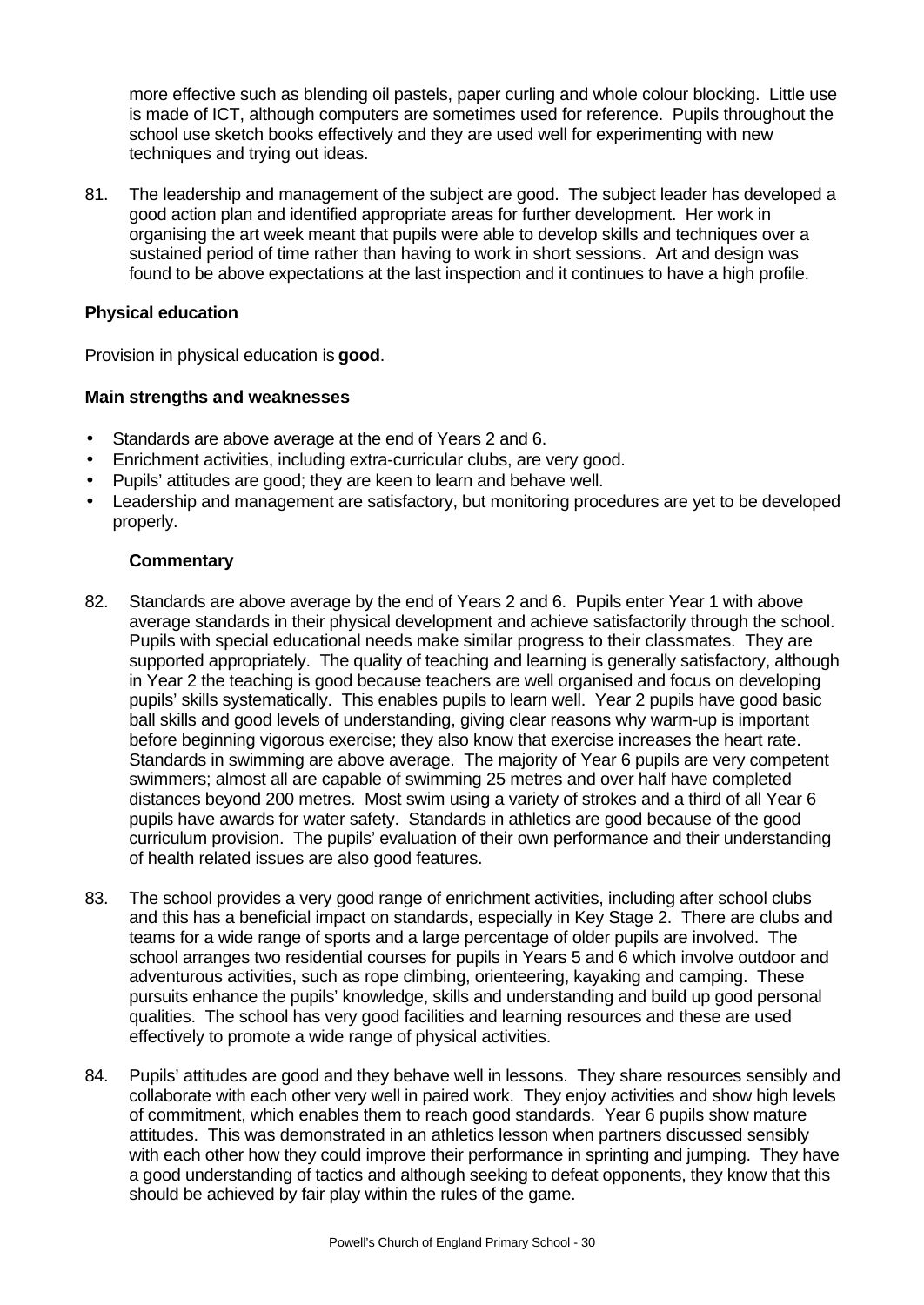85. The leadership and management of the subject are satisfactory. Two recently appointed leaders of the subject have responsibility for physical education. They have been successful in maintaining a good, broadly based range of learning opportunities and have invited specialist practitioners to visit school to improve teachers' knowledge and expertise. An action plan for improvement has been produced to develop the subject, but as yet no effective monitoring procedures are in place to evaluate the quality of teaching and learning and pupils' performance. The school is aware of the weaknesses and have plans to address this area in the future. There has been a satisfactory level of improvement since the last in inspection. Standards and achievement levels have remained similar, but extra- curricular provision has improved.

# **PERSONAL, SOCIAL AND HEALTH EDUCATION AND CITIZENSHIP**

Provision in personal, social and health education is **good.**

#### **Main strengths and weaknesses**

- The subject makes a good contribution to pupils' moral and social development.
- Assessment is good and enables staff to be able to check on pupils' progress in their personal development.

#### **Commentary**

86. The subject is treated as an important one in this school and specific lessons are timetabled appropriately. Many opportunities are taken to introduce concepts of looking after oneself and citizenship in other lessons, and, personal, social and health education does much to enhance pupils' personal development. Opportunities are taken to reinforce ideas from lessons in other areas such as religious education and worship. Pupils have a sound knowledge of the ways to keep safe and healthy and have an understanding that is as expected for their age about relationships and the problems faced by people in society. Pupils have made very good progress in developing an appreciation of personal, social and health issues since they started in the Reception class, and there is appropriate assessment of their personal development to demonstrate this. Pupils enjoy the lessons, as they are planned well and are sensitively delivered. This subject is very beneficial in promoting pupils' speaking skills, as well as their thinking skills.